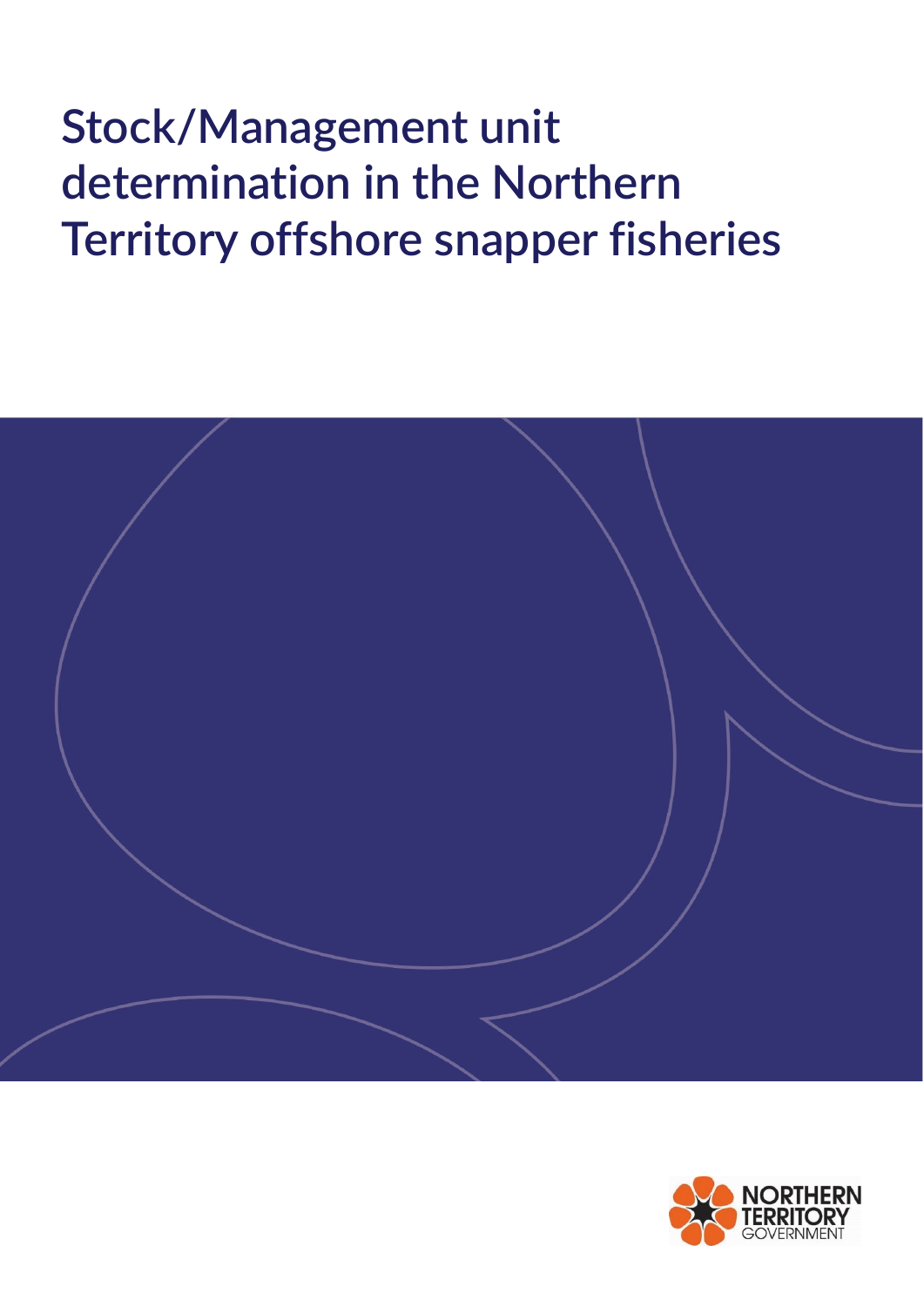| Stock/Management unit determination in the Northern Territory offshore<br>snapper fisheries |
|---------------------------------------------------------------------------------------------|
| <b>Thor Saunders</b>                                                                        |
| <b>Ian Curnow Executive Director Fisheries</b>                                              |
|                                                                                             |
| Internal and external reviews conducted                                                     |
| <na if="" not="" required=""></na>                                                          |
|                                                                                             |

| Version | Date              | <b>Author</b>        | <b>Changes made</b>                                                          |
|---------|-------------------|----------------------|------------------------------------------------------------------------------|
| 1.1     | <b>July 2019</b>  | <b>Thor Saunders</b> | First version                                                                |
| 1.2     | <b>March 2020</b> | Dr Rik Buckworth     | External review, minor changes of content<br>and additional references cited |
| 1.3     | April 2021        | Rebecca Oliver       | Internal review, minor changes of content                                    |
| 1.4     | <b>April 2021</b> | Dr Bryan McDonald    | Internal review, minor changes of content                                    |
| 1.5     | November 2021     | Will Bowman          | Internal review, minor changes of content                                    |

| <b>Abbreviations</b> | <b>Full form</b>                                            |
|----------------------|-------------------------------------------------------------|
| AS                   | Arafura Sea                                                 |
| <b>ASE</b>           | Arafura Sea East                                            |
| <b>ASW</b>           | Arafura Sea West                                            |
| CI                   | confidence interval                                         |
| DF                   | <b>Demersal Fishery</b>                                     |
| df                   | degrees of freedom                                          |
| GOC                  | <b>Gulf of Carpentaria</b>                                  |
| <b>ICPMS</b>         | inductively coupled plasma mass spectrometry                |
| <b>ITQ</b>           | Individual Transferable Quotas                              |
| <b>JBG</b>           | Joseph Bonaparte Gulf                                       |
| LA - ICPMS           | laser ablation inductively coupled plasma mass spectrometry |
| <b>LDFA</b>          | <b>Linear Discriminant Function Analysis</b>                |
| <b>LOD</b>           | limits of detection                                         |
| <b>MANOVA</b>        | multivariate analysis of variance                           |
| <b>NIST</b>          | National Institute of Standards and Technology              |
| <b>OSF</b>           | offshore snapper fisheries                                  |
| <b>SD</b>            | standard deviation                                          |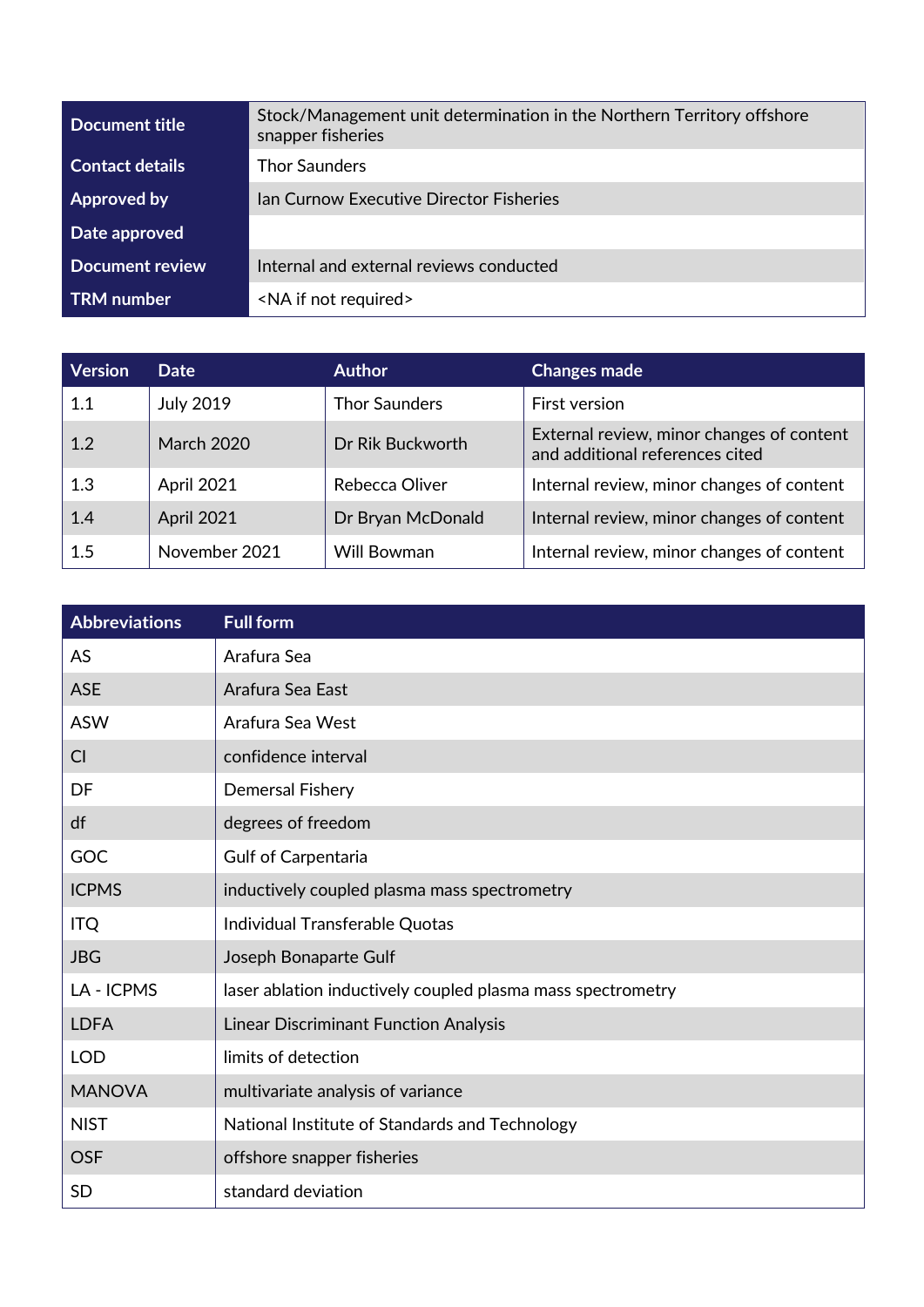| <b>Abbreviations</b> | <b>Full form</b>             |
|----------------------|------------------------------|
| <b>SDM</b>           | stock differentiation matrix |
| TL                   | total length                 |
| <b>TRF</b>           | <b>Timor Reef Fishery</b>    |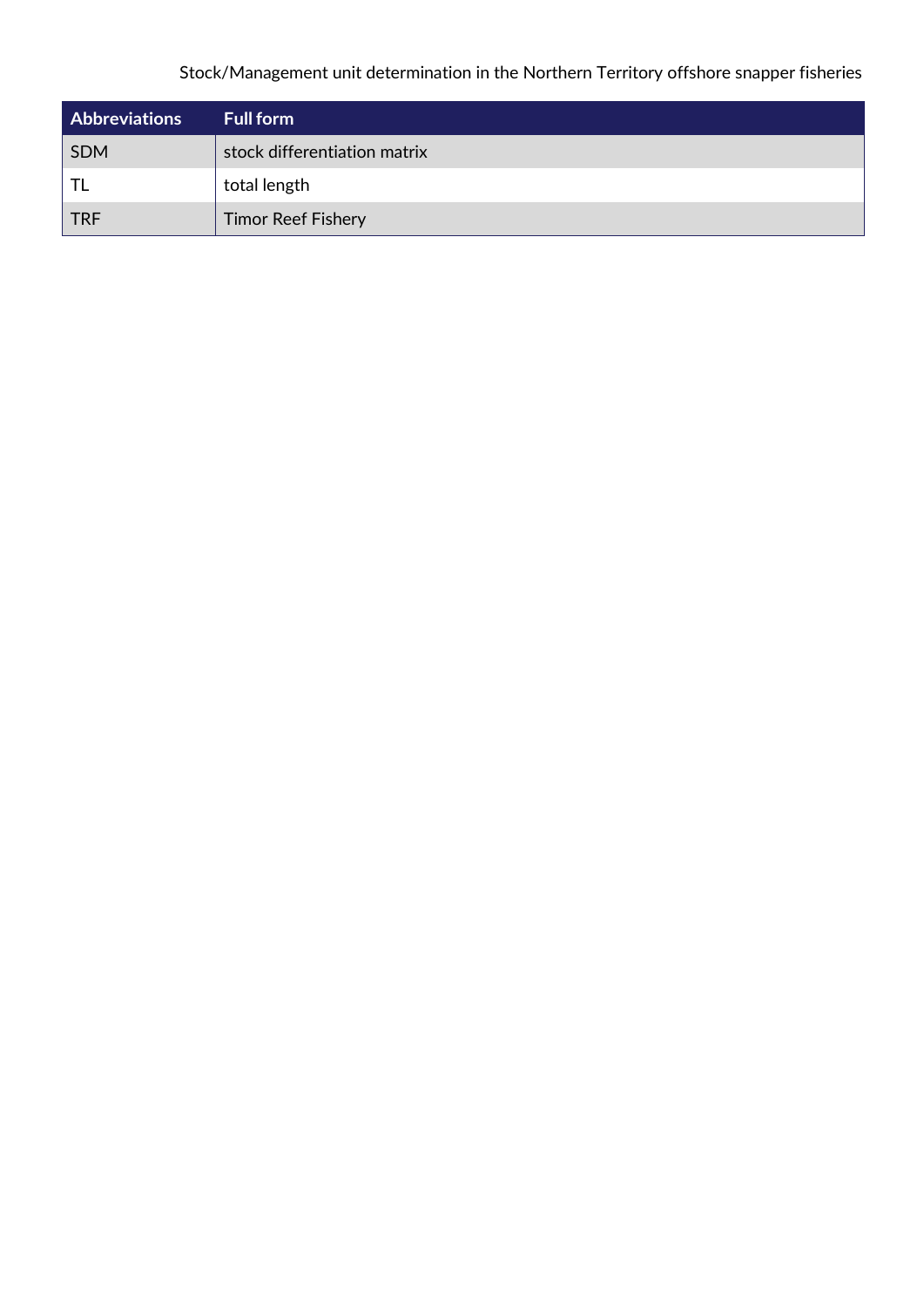# **Contents**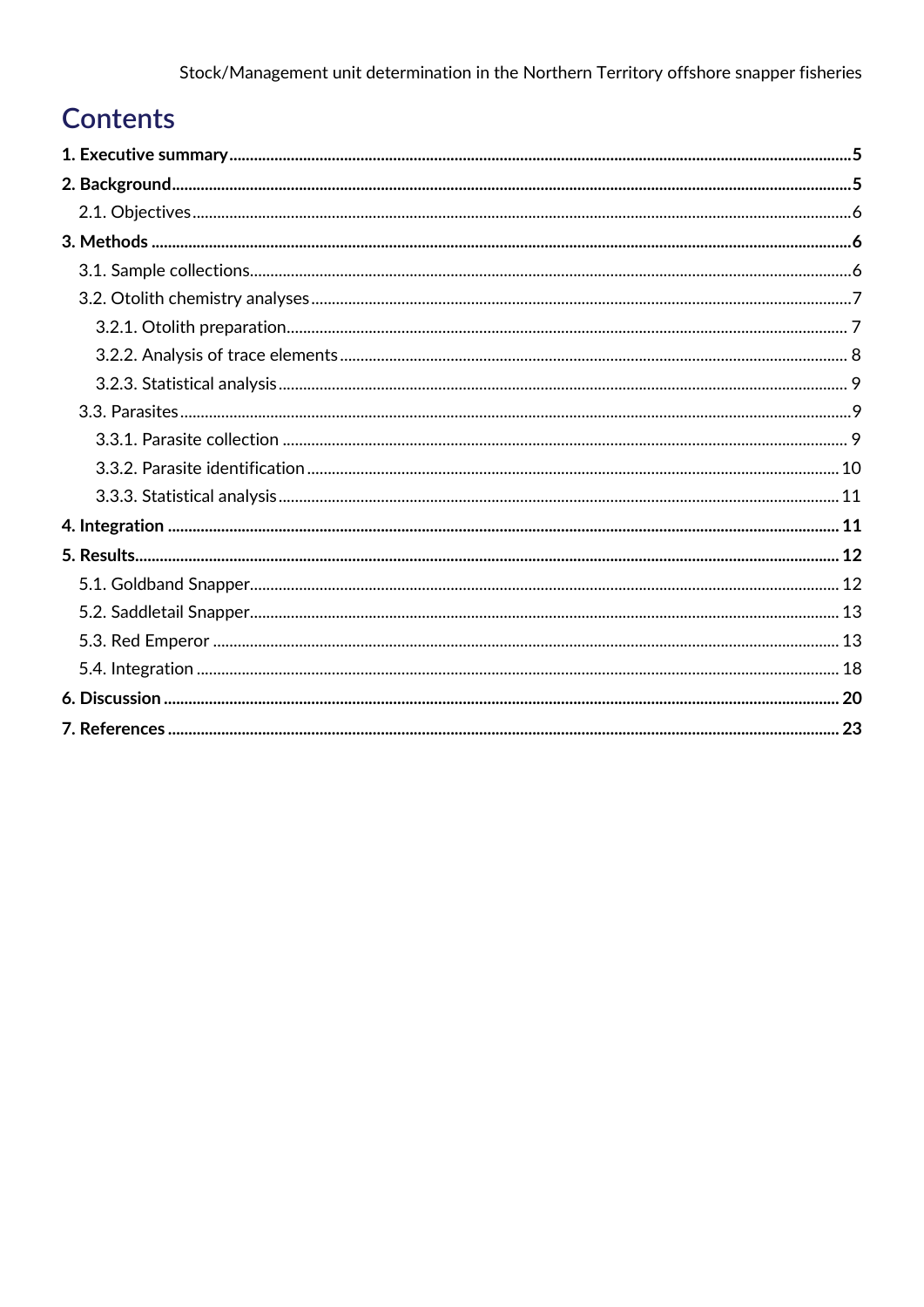Thor Saunders<sup>1</sup>, Di Barton<sup>2</sup>, David Crook<sup>3</sup>, Mark Hearnden<sup>1</sup> and Stephen Newman<sup>4</sup>

- 1. Northern Territory Department of Industry, Tourism and Trade
- 2. Charles Sturt University
- 3. La Trobe University
- 4. Western Australia Department of Primary Industry and Regional Development

# <span id="page-4-0"></span>**1. Executive summary**

For fisheries managers to develop contemporary management frameworks, it is critical to have a knowledge of the stock structure of harvested species to inform the appropriate scales of management. The best way to identify a species stock structure is to apply a holistic approach using multiple techniques on the same individuals sampled from selected populations, and combine results across spatial and temporal scales to produce a weight of evidence conclusion.

Saddletail Snapper, Goldband Snapper and Red Emperor are all important species in the Northern Territory offshore snapper fisheries (OSF). The stock structure for these species was investigated to inform the development of contemporary management frameworks for these fisheries, using both otolith microchemistry and parasitology analyses. All species were found to have multiple stocks within the OSF area. Goldband Snapper and Red Emperor showed the most structuring, existing as separate stocks from all sampling regions, while Saddletail Snapper had separate stocks at the eastern and western portions of the fishery, and a large single stock in the centre.

A generic set of management units has been identified to be used to inform the development of contemporary management frameworks for these fisheries. Importantly, the stock structure and associated management units that are suggested do not align with the current boundaries of the fisheries in this region.

# <span id="page-4-1"></span>**2. Background**

The OSF include both the Demersal and Timor Reef fisheries (DF and TRF) that operate in waters 15 nautical miles from the coastal baseline to the outer limit of the Australian Fishing Zone. The OSF have operated under a management system based on Individual Transferable Quotas (ITQ) since 2011.

The OSF target a variety of fish species, including Saddletail Snapper, Crimson Snapper, Goldband Snapper and Red Emperor as key target species. Catches of Saddletail and Crimson Snapper have increased rapidly as three additional trawling vessels were introduced. The OSF are currently undergoing a management review to develop a management framework(s) and associated harvest strategies to align the fisheries management with known biological stocks. Consequently, it is critical to know the stock structure of the important species in the OSF to ensure the framework(s) developed and associated harvest strategies operate at the optimum population scale to ensure sustainable harvest.

The species chosen for this project included two of the three most harvested species, Goldband Snapper and Saddletail Snapper, as well as Red Emperor as an important, high-value, secondary species. While these species are abundant in the OSF catch, they also have some of the most highly vulnerable biological characteristics, being long-lived, late-maturing and slow-growing (Newman et al., 2000; Fry and Milton, 2009).

Generally, the two OSF fisheries operate with different fishing gear and in very separate regions. The DF mostly uses trawl gear to target red snapper species and operates in the eastern Arafura Sea, Gulf of Carpentaria and Joseph Bonaparte Gulf. The TRF mainly uses trap gear to target Goldband Snapper, red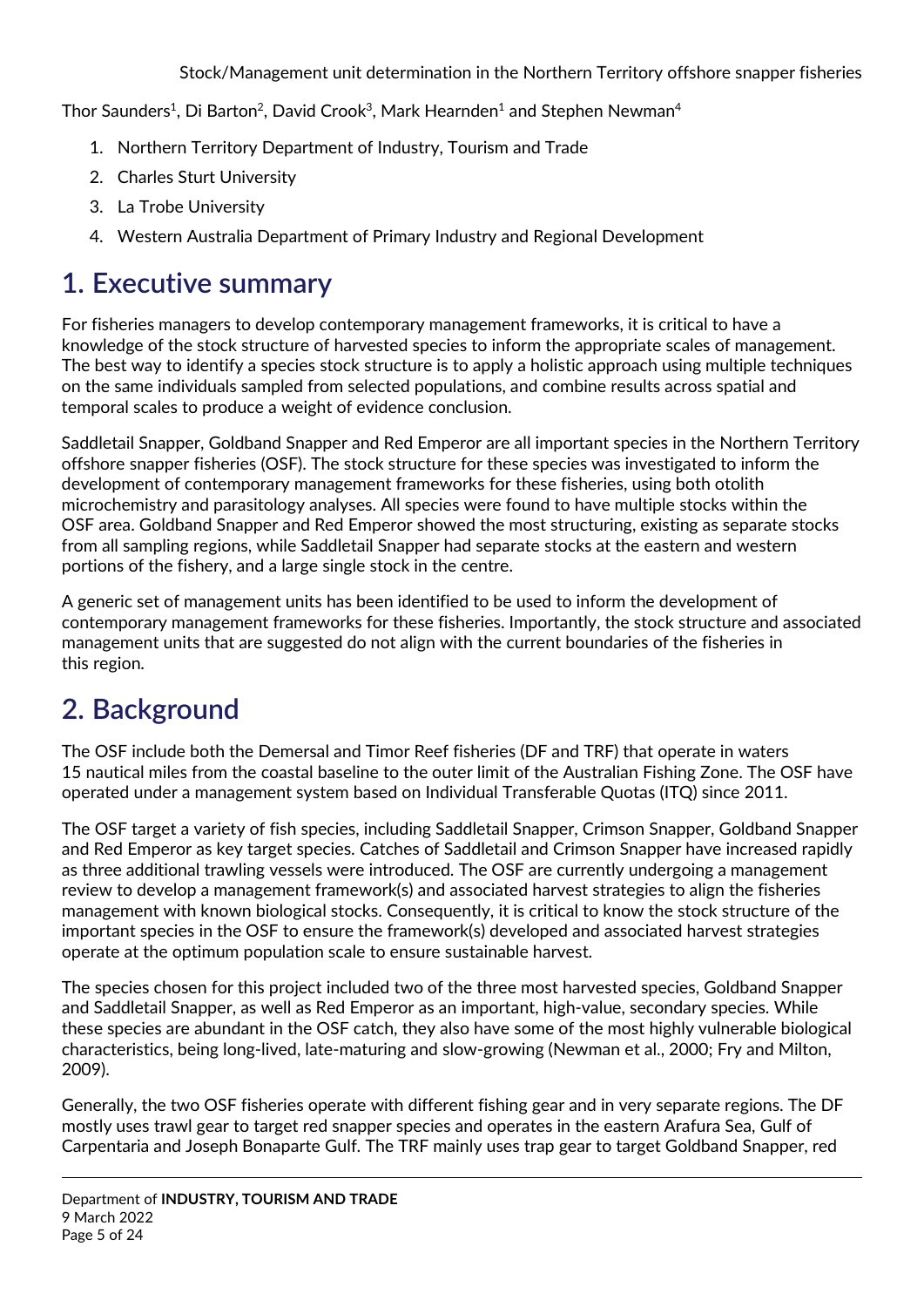snapper species and Red Emperor and operates only within the Timor Sea. However, fish trapping also occurs in the DF in the western Arafura Sea which is directly adjacent to the TRF and both fisheries operate over the same reef habitat (Lloyd and Puig 2009).There is evidence suggesting the OSF have different genetic populations of Goldband Snapper in the Timor Sea compared to the eastern Arafura Sea (Newman et al., 2000). In contrast, genetic information suggests that Saddletail and Crimson Snapper each comprise a single genetic population across northern Australia (Elliot, 1996; Salini et al., 2006).

Genetic studies on Red Emperor stock structure have suggested a panmictic population across their Australian distribution (van Herwerden et al., 2009) but otolith microchemistry has revealed separate populations in Western Australia (Stephenson et al., 2001). This study used multiple methods (otolith microchemistry and parasite incidence analyses) for the three species in a holistic approach to determine stock structure (Welch et al., 2015). The Australian Institute of Marine Science completed further genetic analyses in a project investigating the spatial ecology and genetic connectivity of exploited these species across northern Australia.

This project was developed to address two key needs in the OSF. Firstly, to fill an important information gap on the biology of three key species vulnerable to overfishing to enable development of appropriate species abundance monitoring and management regimes for the OSF. Secondly, the project enabled participation in a collaborative research program between OSF licence holders, the Territory Government's Department of Industry, Tourism and Trade, the Australian Institute of Marine Science, the West Australian Department of Primary Industry and Regional Development, and Santos (formerly ConocoPhillips).

## <span id="page-5-0"></span>**2.1. Objectives**

- 1. Examine the population structure and connectivity at various scales for three commercially important species in the NT; Goldband Snapper, Saddletail Snapper and Red Emperor.
- 2. Inform fisheries management on the appropriate management spatial units for the OSF, based on knowledge of the biological stocks of the major target species.

# <span id="page-5-1"></span>**3. Methods**

# <span id="page-5-2"></span>**3.1. Sample collections**

All fish samples were collected from commercial fishers in the OSF. Fish caught were placed on ice or frozen on the vessel and transported to the laboratory in Darwin for processing. The sample locations for all species were:

- Joseph Bonaparte Gulf (JBG)
- Timor Reef Fishery (TRF, Timor Sea)
- Arafura Sea West (ASW)
- Arafura Sea (AS)
- Gulf of Carpentaria (GOC; Figure 1, Table 1).

In the laboratory, total length (TL) and sex of each specimen were recorded. Biological samples were also taken from each specimen for analyses by the respective methods for stock structure determination. For genetic analyses, a clip from the spine of the dorsal fin was retained. Genetic samples were frozen in 95% molecular grade ethanol. For otolith microchemistry analyses, the pair of sagittal otoliths was dissected from each fish, cleaned and rinsed thoroughly, dried and stored in paper envelopes. For parasite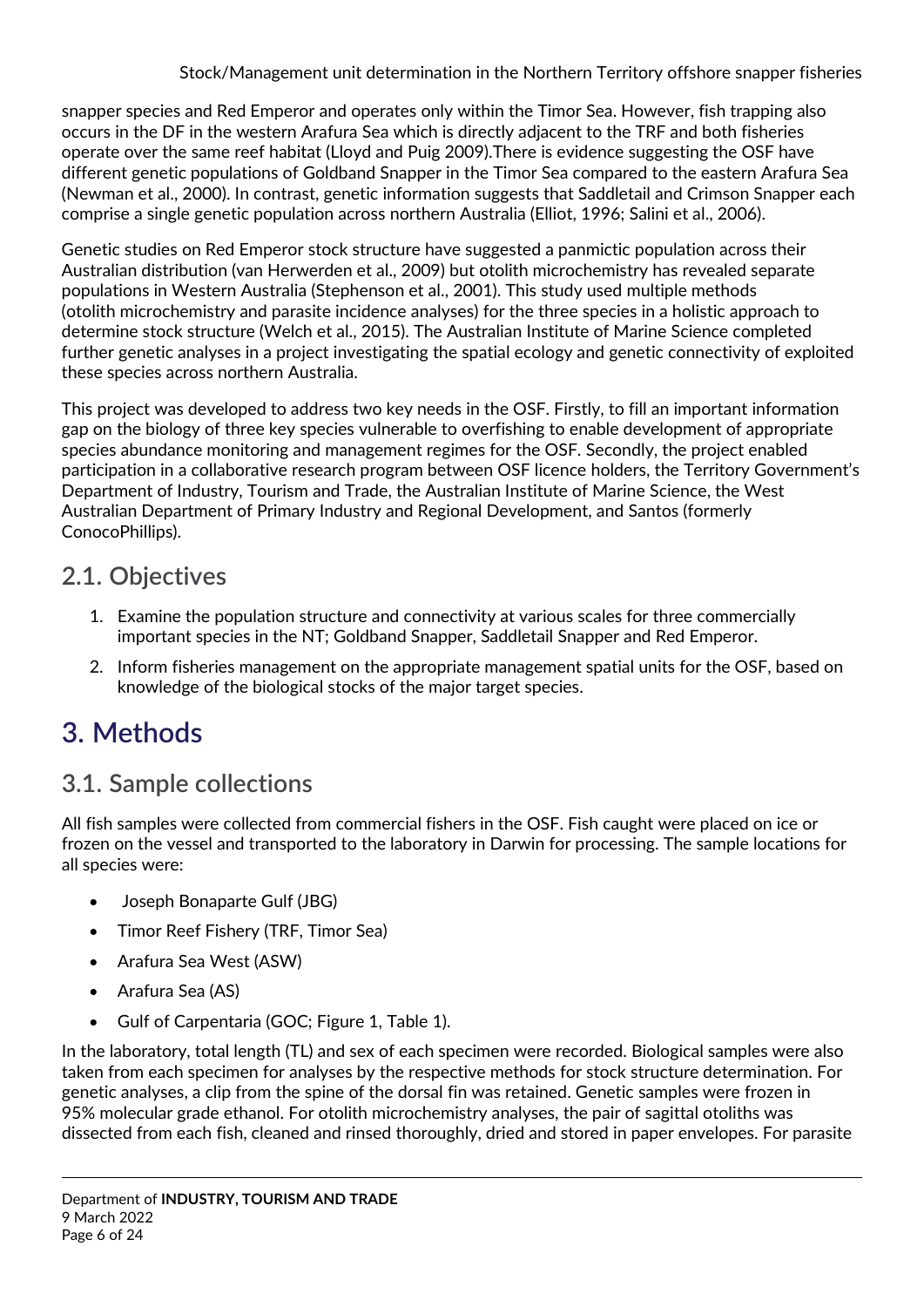analyses, the gills, pharyngeal teeth plates and internal body organs were removed, placed in a labelled bag and frozen for later examination.

| <b>Sample Site</b>             | <b>Species</b>          | <b>Date</b> | Sample No. |
|--------------------------------|-------------------------|-------------|------------|
| Joseph Bonaparte Gulf          | <b>Goldband Snapper</b> | 03/08/2015  | 31         |
| Joseph Bonaparte Gulf          | Saddletail Snapper      | 03/08/2015  | 30         |
| Joseph Bonaparte Gulf          | <b>Red Emperor</b>      | 03/08/2015  | 28         |
| Timor Reef Fishery (Timor Sea) | <b>Goldband Snapper</b> | 16/09/2015  | 30         |
| Timor Reef Fishery (Timor Sea) | Saddletail Snapper      | 16/09/2015  | 30         |
| Timor Reef Fishery (Timor Sea) | <b>Red Emperor</b>      | 18/10/2015  | 22         |
| Timor Reef Fishery (Timor Sea) | Saddletail Snapper      | 28/10/2016  | 12         |
| Arafura Sea West               | <b>Goldband Snapper</b> | 30/03/2016  | 30         |
| Arafura Sea West               | Saddletail Snapper      | 22/04/2016  | 19         |
| Arafura Sea West               | <b>Red Emperor</b>      | 30/03/2016  | 30         |
| Arafura Sea East               | <b>Goldband Snapper</b> | 10/08/2015  | 30         |
| Arafura Sea East               | Saddletail Snapper      | 10/08/2015  | 30         |
| Arafura Sea East               | <b>Red Emperor</b>      | 03/02/2016  | 40         |
| <b>Gulf of Carpentaria</b>     | <b>Goldband Snapper</b> | 06/08/2015  | 30         |
| <b>Gulf of Carpentaria</b>     | Saddletail Snapper      | 12/08/2015  | 30         |
| <b>Gulf of Carpentaria</b>     | <b>Red Emperor</b>      | 06/08/2015  | 22         |

**Table 1:** Number of each species sampled from each location for each of the separate analyses.

Note: An additional Saddletail Snapper sample was collected from the Timor Sea (Timor Sea B, from approximately the same location as the Timor Sea sample) given that the original samples were all small individuals.

## <span id="page-6-0"></span>**3.2. Otolith chemistry analyses**

### <span id="page-6-1"></span>**3.2.1. Otolith preparation**

The left sagittal otolith was selected from each individual and embedded into epoxy resin (West System 105 epoxy resin and West System 206 hardener) with the sulcus facing downwards. A Buehler IsoMet® low speed saw was used to cut transverse sections through the primordium of each otolith at approximately 350µm thick. Sections were polished with three grades of 3M diamond lapping film (30, 9 and 3µm), rinsed thoroughly with Milli-Q water and air-dried. Otolith sections were mounted onto microscope slides using epoxy resin. Once dry, the section mounts were triple-rinsed with Milli-Q water and allowed to dry in a laminar flow cabinet.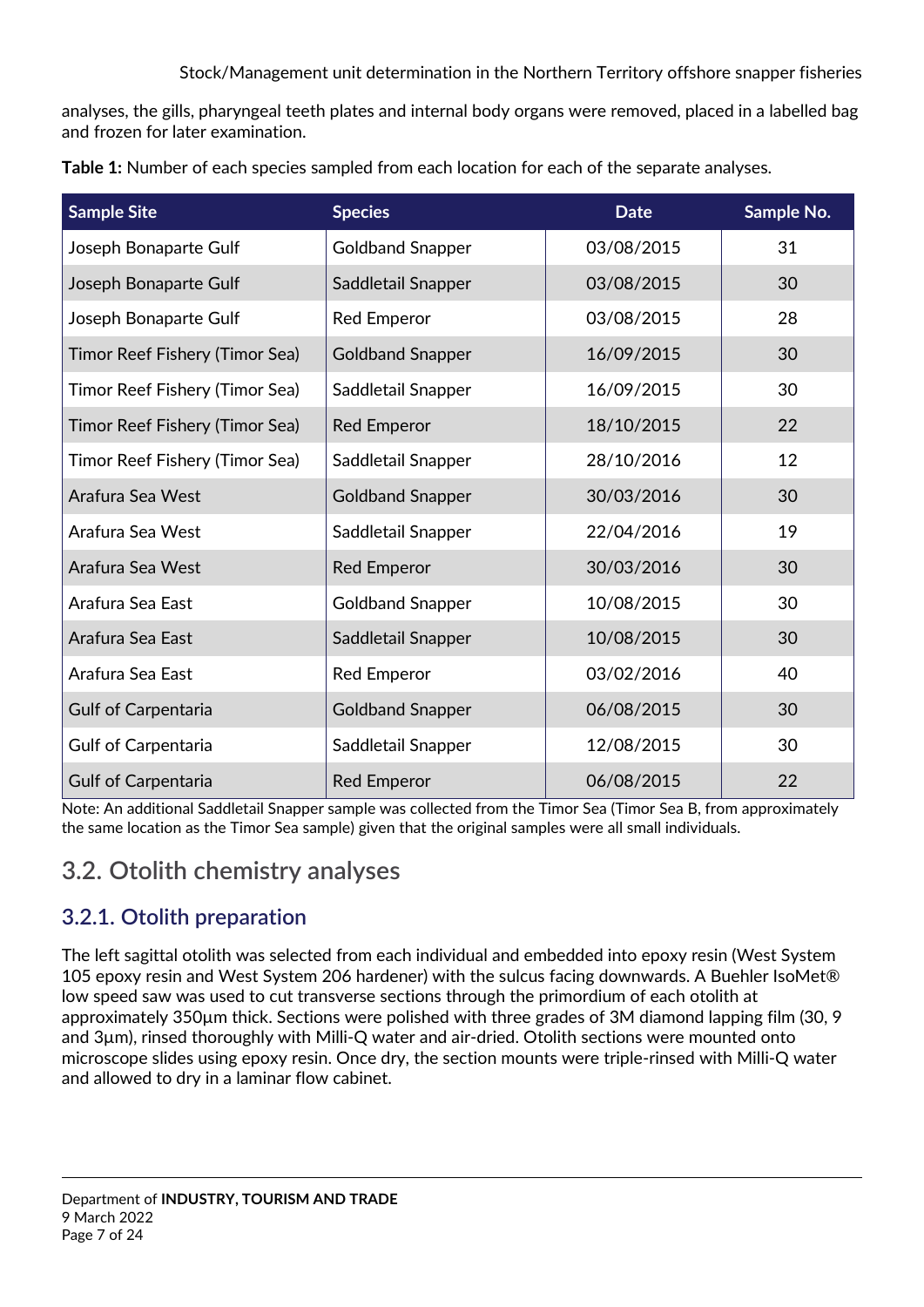

**Figure 1:** Locations of sample collections across northern Australia.

### <span id="page-7-0"></span>**3.2.2. Analysis of trace elements**

Elemental analysis was performed using the laser ablation-ICP-MS (LA-ICPMS) located at the University of Melbourne, which comprises an Agilent 7700x quadrupole inductively coupled plasma mass spectrometer coupled to a custom-built RESOlution laser ablation system with a HelEx cell. The RESOlution system is constructed around a Compex 110 ArF excimer laser, which was operated using a spot size of 72μm in diameter with laser energy at 2.7 J/cm<sup>2</sup> and a repetition rate of 5Hz.

Laser software (GeoStar v6.14) was used to digitally plot three ablation areas on each individual otolith section. The first area was at the primordium (referred to hereafter as 'core'), the second area was just outside the first opaque zone ~500μm to ventral side of the core ablation ('near core'), and the third at the ventral margin adjacent to the sulcus acusticus ('margin'). The multi-elemental data collected from each ablation position is intended to represent the general locations of the larval dispersal phase (core), postlarval juvenile phase (near core), and the sub-adult/adult phase (margin). Ablations occurred inside a sealed chamber in an atmosphere of pure He with the ablated material being transported to the ICPMS in the Ar carrier gas.

A total of 11 trace elements (<sup>7</sup>Li, <sup>25</sup>Mg, <sup>23</sup>Al, <sup>49</sup>Ti, <sup>53</sup>Cr, <sup>55</sup>Mn, <sup>60</sup>Ni, <sup>63</sup>Cu, <sup>66</sup>Zn, <sup>88</sup>Sr, <sup>138</sup>Ba) and the internal standard (<sup>43</sup>Ca) were analysed from all three ablation zones for each otolith. The laser ablation spot sample consisted of a 20-second blank, followed by an ablation period of 50 seconds, of which the first 5 seconds and the last 1 second were excluded from data integration to allow for signal stabilisation. Data reduction and processing was completed using the trace elements data reduction scheme (Woodhead et al., 2007) of the specialised software package Iolite version 3 (Paton et al., 2011).

Subtraction of background ion counts from otolith counts was followed by the normalisation of each element to <sup>43</sup>Ca and the National Institute of Standards and Technology (NIST 612) glass standard was used as the external calibration standard, which was analysed after every 10 otolith samples to correct for any long-term drift in the instrument.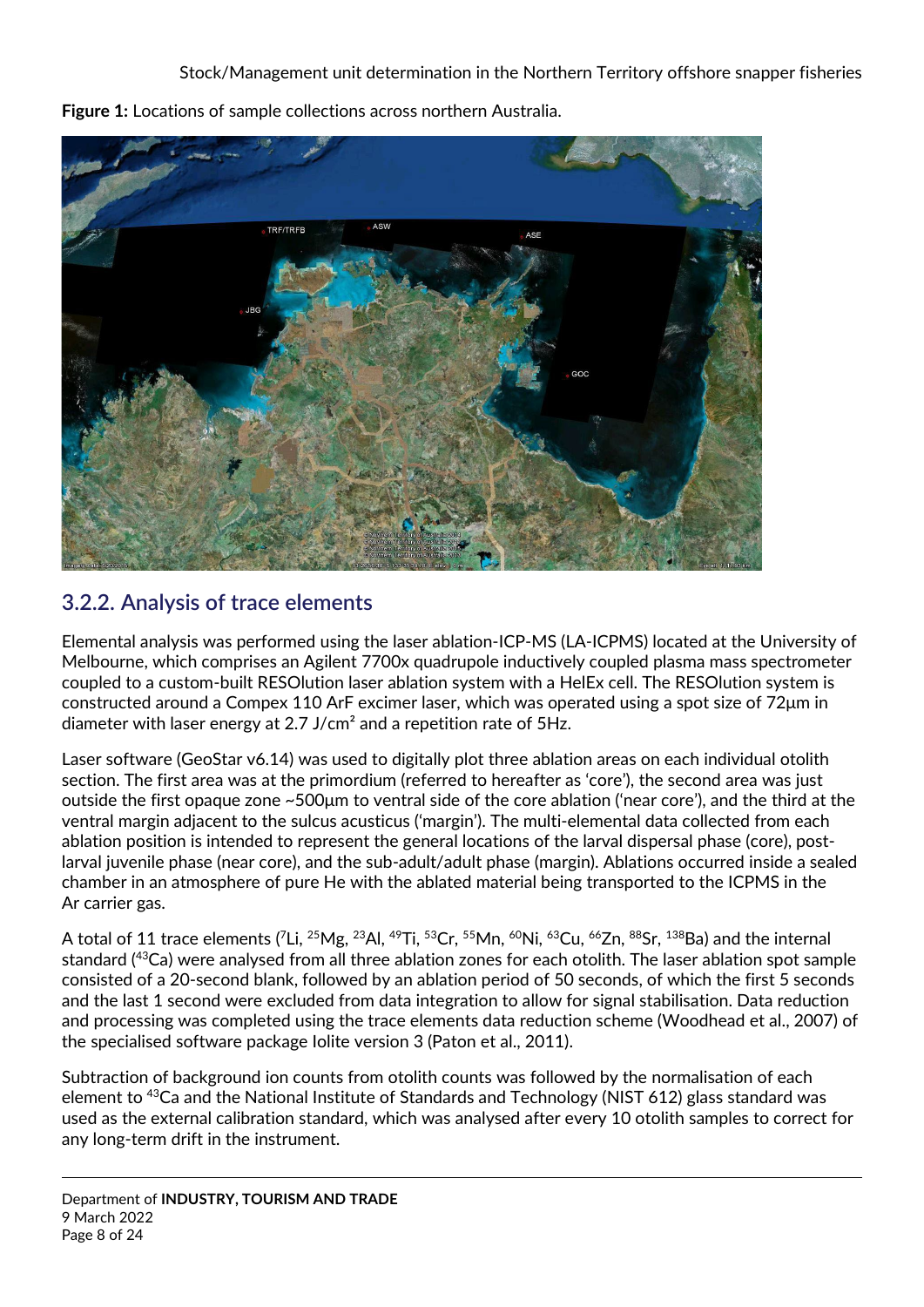The limits of detection (LOD) were calculated for each sample from the ablation yield equivalent to  $3 \times$ standard deviation (SD) of the blank background measurements. Concentrations of  $^{23}$ Al,  $^{49}$ Ti and  $^{53}$ Cr were <LOD and were not included in the analysis. For all elements, the ratio of element isotope intensity to  $43$ Ca intensity was used to estimate the element: $43$ Ca ratio. These ratios were converted to molar ratios and were expressed as element: Ca molar ratios in mmol mol-1 or µmol mol-1. Finally, the ablated otolith sections were digitally photographed using a Leica M80 stereo dissecting with image analysis software (Image-Pro Plus 7.0), and ablation zones checked for accuracy.

### <span id="page-8-0"></span>**3.2.3. Statistical analysis**

All multi-elemental otolith data was examined and subsequently  $log_{10}$  transformed to meet assumptions of normality and homogeneity of variance (Quinn and Keough, 2002). Spatial variation in otolith near core and edge chemistry among sample locations were investigated using single-factor multivariate analysis of variance (MANOVA). The Pillai's trace statistic was reported as it is considered the most robust (Scheiner, 1993). Correlation between total length of fish at each of the collection sites and each of the otolith elemental ratios measured were tested using Pearson's parametric correlations. Linear Discriminant Function Analysis (LDFA) was conducted to provide statistical and visual indication of the similarities within the multi-elemental otolith chemical signatures among samples at the regional spatial scale. Standardised coefficients for the discriminant functions were used to measure which elements contributed most to group separation.

Results of the LDFA were plotted as graphs of the first and second discriminant axes, with 95% confidence interval (CI) ellipses established around the centroid. Significant statistical differences between locations occurred when there was no overlap between the 95% CI (confidence interval) ellipses. Classification success for the LDFA was calculated by jack-knife cross-validation matrices. All these analyses were conducted using R (R Core Team 2015).

The otolith jack-knife cross-validation matrices were analysed by means of randomisation tests to determine if the jack-knifed classification estimates were significantly different from random, and were conducted using code supplied in White and Ruttenberg (2007). A script was run in Matlab (version 2013a) to calculate the classification success rates and associated P values (probability of obtaining the observed classification rate due to chance alone) using uniform prior probabilities and 10,000 randomisations of the data (White and Ruttenberg, 2007).

### <span id="page-8-1"></span>**3.3. Parasites**

### <span id="page-8-2"></span>**3.3.1. Parasite collection**

Once defrosted, gills were removed, separated into individual arches and washed in water (vigorously shaken to dislodge parasites). Gill arches were then examined individually under a dissector microscope and any parasites still attached were removed. The length of the gill arch was opened for examination and any parasites encountered were removed as gently as possible.

The mouth of the fish (that is, pharyngeal teeth plates and the tissue behind them) was also washed before examination under a dissector microscope. Parasites found attached to the pharyngeal teeth plates (such as *Encotyllabe* sp.) were gently grasped with forceps and pulled. The tissue behind the pharyngeal plates was examined. Encysted parasites were easily removed. Philometrid nematodes were dissected from between tissue layers.

The gill and pharyngeal teeth wash was allowed to settle, then the supernatant was poured off, discarded, and the sediment examined under a dissector microscope for parasites that had been removed in the wash.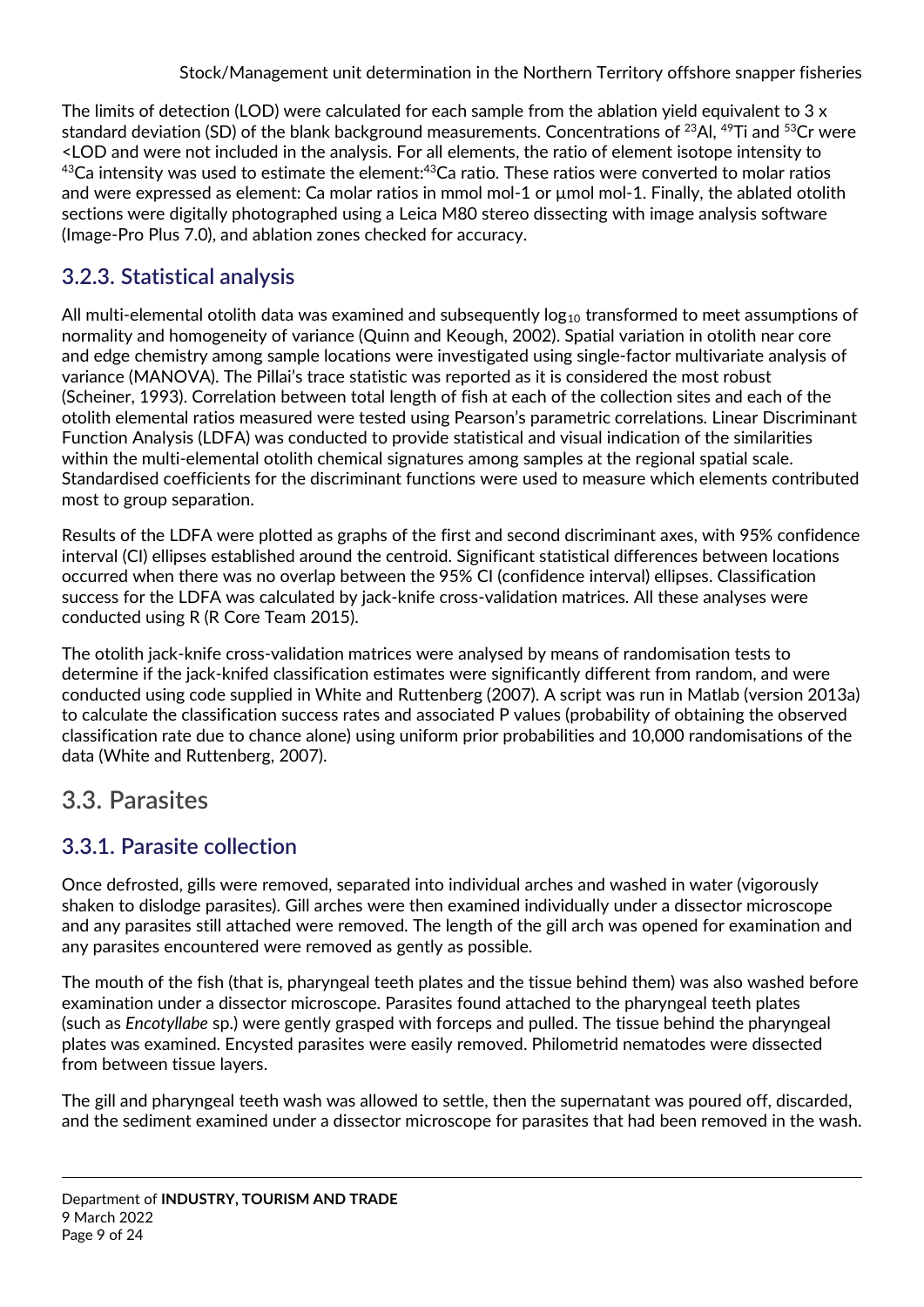Examination of the internal organs involved the separation of the stomach and intestinal tract from the mesenteries and associated organs. The liver, swim bladder and spleen were not examined for parasites. The stomach and intestine were each slit along their length and washed (as above) for parasite examination. Philometrid nematodes and didymozoid digeneans in the stomach wall were visible through the tissues and were dissected out as carefully as possible.

The supernatant of the intestinal washings was decanted as above. If there was a large amount of intestinal content (that is, partly digested food), the process was repeated until the remaining sediment was clear enough to be able to find parasites. The mesenteries that connect the internal organs were removed from the organs, washed and examined under a dissector microscope. Encysted parasites were removed from the mesenteries. All encysted parasites were released from their associated cysts for identification prior to fixation. For female fish, ovaries were slit along their length and examined under a dissector microscope for the presence of philometrid nematodes.

Representative samples of parasites from each fish host and collection location were placed directly into 70% ethanol.

### <span id="page-9-0"></span>**3.3.2. Parasite identification**

As parasites were collected, they were identified (as far as possible) and counted within those identifications. The identifications and counts were rechecked after all dissections had been completed. Parasites were identified to the lowest possible taxonomic unit. Some were able to be identified to species but many could not be identified beyond family in the time scale of the project. It is acknowledged that the broader taxonomic separation of the parasites into their various groups based on morphological examination will contain new or cryptic species, upon further investigation.

Where a relevant expert in a particular parasite group had been identified and was able to assist with identifications, parasite specimens were sent for examination. For parasites not sent elsewhere, identification was completed as far as possible by Dr D. Barton.

The following techniques were used for examination of these particular parasitic groups.

#### **Monogeneans, digeneans and cestodes**

Specimens were stained in Aceto-Carmine, dehydrated in a graded ethanol series, cleared in xylene and mounted in Canada balsam as permanent slides. Some specimens were mounted unstained. Some specimens of monogeneans were mounted in lactophenol, which dissolves the soft tissues of the organism leaving the sclerotised haptoral armature. Coverslips of specimens mounted in lactophenol were ringed with nail varnish to seal the slide and make a permanent mount.

#### **Nematodes**

Specimens were mounted as temporary wet mounts in lactophenol or glycerol. Upon completion of the required examination and measurements, specimens were returned to 70% ethanol.

#### **Pentastomes**

Specimens were mounted as temporary wet mounts in lactophenol. Some specimens were mounted whole, while other specimens were partly dissected for the removal of the anterior hooks required for identification. Upon completion of the required examination and measurements, whole specimens were returned to 70% ethanol. Coverslips of dissected specimens were ringed with nail varnish to seal the slide and make a permanent mount.

Parasites were identified by morphological examination of whole mounted material. Published records and keys in scientific papers assisted in identification, with distinctive characters used to classify parasites to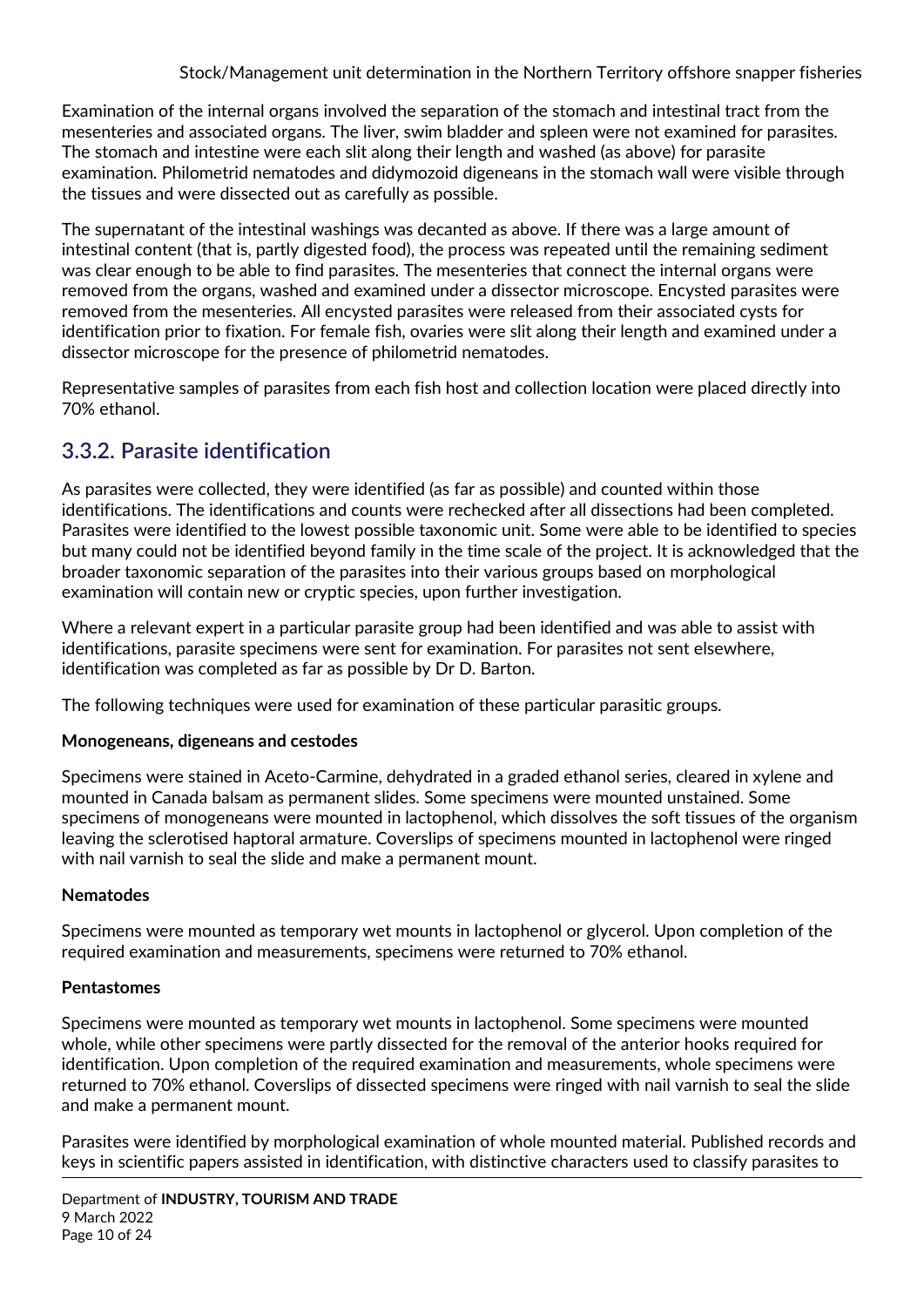family, genus or species. In addition, voucher and type material was borrowed from collections within Australia for comparison with material collected in this study. Drawings of specimens were made with the aid of a camera lucida and measurements were made using an ocular micrometre. Photos were taken using a 9MP Microscope Digital Camera (AmScope Model MU900).

### <span id="page-10-0"></span>**3.3.3. Statistical analysis**

Summary statistics were compiled for each location. These included mean abundance (total number of individuals of a particular parasite per sample divided by the total number of hosts examined, including uninfected hosts) and prevalence (number of hosts infected with a particular parasite divided by the number of hosts examined, expressed as a per cent) for each of the parasite species, following the terminology of Bush et al. (1997). Parasites were identified as potential biological markers if they exhibited a prevalence ≥ 10% in at least one sample location component species (Bush et al., 1990), and were relatively easy to find, identify and count. The natural logarithm of the parasite +1 [ln(x+1)] was used to minimise the variance of the abundance data. These transformed data were used throughout the analyses.

Pearson's correlations were used to explore the relationships between the total lengths of fish with individual parasite species. For parasites that showed a significant correlation, parasite abundances were corrected to the mean host TL, as described in Moore et al. (2003). No correction was made if the parasite abundance was zero.

Spatial variation in parasite assemblages among regions and locations within regions was investigated using single-factor MANOVA. As for the otolith chemistry analyses, the Pillai's trace statistic was reported as it is considered the most robust (Scheiner, 1993).

Linear Discriminant Function Analysis (LDFA, R Core Team, 2015) was conducted to provide a visual indication of the similarities of the parasite assemblages among samples. Results of the LDFA were plotted as graphs of the first and second discriminant axes, with 95% CI ellipses established around the centroid. Significant statistical differences occurred when there was no overlap between the 95% CI ellipses. A jack-knife reclassification success matrix indicating overall percentage correct for fish classified to each location, as well as the number of fish classified across the locations examined, is presented.

In accordance with Poulin and Kamiya (2015), comparison of the calculated per cent correct classification (by LDFA) was compared against the 'proportional chance criterion', which is the expected proportion of fish classified correctly based on chance alone. This allows a benchmarking of the performance of the classification.

# <span id="page-10-1"></span>**4. Integration**

This study used multiple methods for 3 species in a holistic approach to determine stock structure. To integrate the potentially contrasting results of the different techniques for each species, the study used the stock differentiation matrix (SDM) described by Welch et al. (2015). This enabled clear and simple visualisation of the spatial comparisons made across the different techniques, facilitating interpretation and conclusions about appropriate spatial management units through pooling adjacent non-significantly different sampling locations. If at least one technique showed differences between sampling locations, they were considered separate stocks. If sampling locations showed no differences in any technique, they were considered a joint stock.

This also provided a parsimonious explanation of the spatial structure of the respective species in a potentially more meaningful way to fisheries managers and other stakeholders by taking into account the different spatial and temporal scale that each method informs (Welch et al., 2015).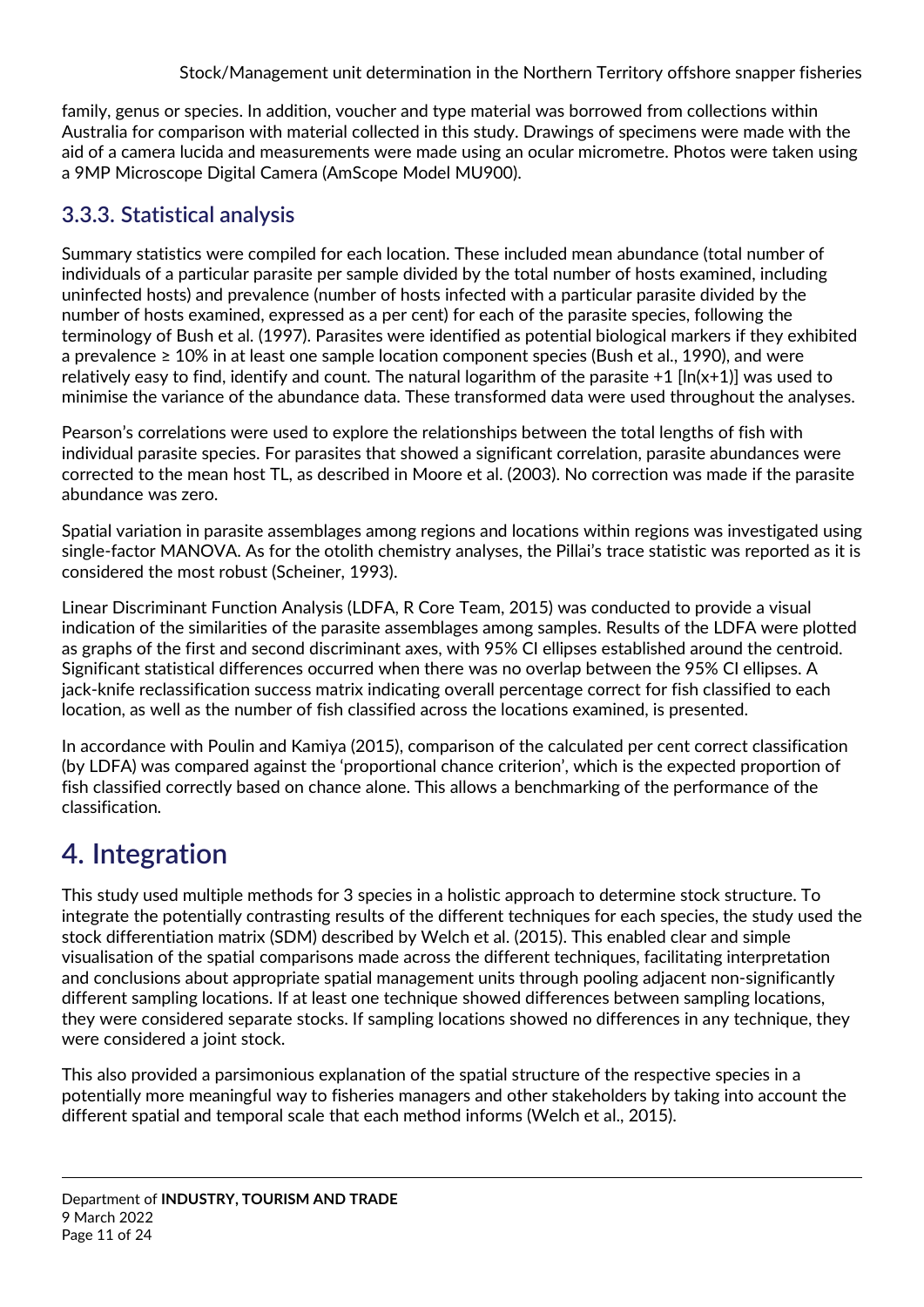# <span id="page-11-0"></span>**5. Results**

The MANOVA results investigated whether there were significant differences (p<0.001) in otolith near core and edge microchemistry and parasite assemblages among the sample collections sites for all 3 species (Table 2).

**Table 2:** Results of the MANOVA investigating spatial variability in parasite assemblage of all species across all sampling sites. All results are significant at the p <0.001 level.

|                          | <b>Goldband Snapper</b> |         |      | <b>Saddletail Snapper</b> |                     | <b>Red Emperor</b> |                   |         |      |
|--------------------------|-------------------------|---------|------|---------------------------|---------------------|--------------------|-------------------|---------|------|
|                          | Pillai's<br>Trace       | df      |      | Pillai's<br>Trace         | df                  |                    | Pillai's<br>Trace | df      | F    |
| Parasitology             | 2.41                    | 88, 456 | 7.86 |                           | $3.2448$   120, 630 | 9.71               | 2.35              | 84, 392 | 6.68 |
| <b>Otolith Near Core</b> | 0.78                    | 32, 544 |      | $4.12 \mid 0.61322$       | 40, 660             | 2.31               | 0.56              | 32, 520 | 2.67 |
| Otolith Edge             | 1.20                    | 32, 528 | 7.09 | 1.0154                    | 40, 650             | 4.14               | 0.99              | 32, 508 | 5.22 |

## <span id="page-11-1"></span>**5.1. Goldband Snapper**

The LDFA successfully reclassified a higher percentage of fish back to location of origin in comparison to the proportional chance criterion of 20% (Table 3).

The plots of the scores of the first 2 discriminant functions of the near core otolith microchemistry variations showed separation of JBG from all other sites and then 2 groups, TRF/ASW and ASE/GOC, that overlapped in the 95% confidence ellipses (Figure 2a). The discriminant functions of the edge otolith microchemistry variations showed separation of JBG and ASW from all other sites and then substantial overlap in the 95% confidence ellipses of TRF, ASE and GOC (Figure 2b). The discriminant functions of the parasite assemblage variations showed separation of all sites except TRF and GOC, which overlapped in the 95% confidence ellipses (Figure 2c).

**Table 3:** Reclassification success of the linear discriminant function analysis (LDFA) for the overall otolith near core and edge microchemistry and parasite assemblage for Goldband Snapper across the offshore snapper fishery. The proportional chance criterion of Poulin & Kamiya (2015) is presented in brackets.

|            | Near core % correct | Edge % correct | <b>Parasites % correct</b> |
|------------|---------------------|----------------|----------------------------|
| <b>JBG</b> | 51.7                | 81.5           | 78.3                       |
| <b>TRF</b> | 46.4                | 55.2           | 53.6                       |
| <b>ASW</b> | 43.3                | 46.7           | 83.3                       |
| <b>ASE</b> | 48.3                | 55.6           | 69.2                       |
| GoC        | 24.1                | 32.1           | 60.0                       |
| Overall    | 42.7 (20)           | 56.0(20)       | 68.6 (20)                  |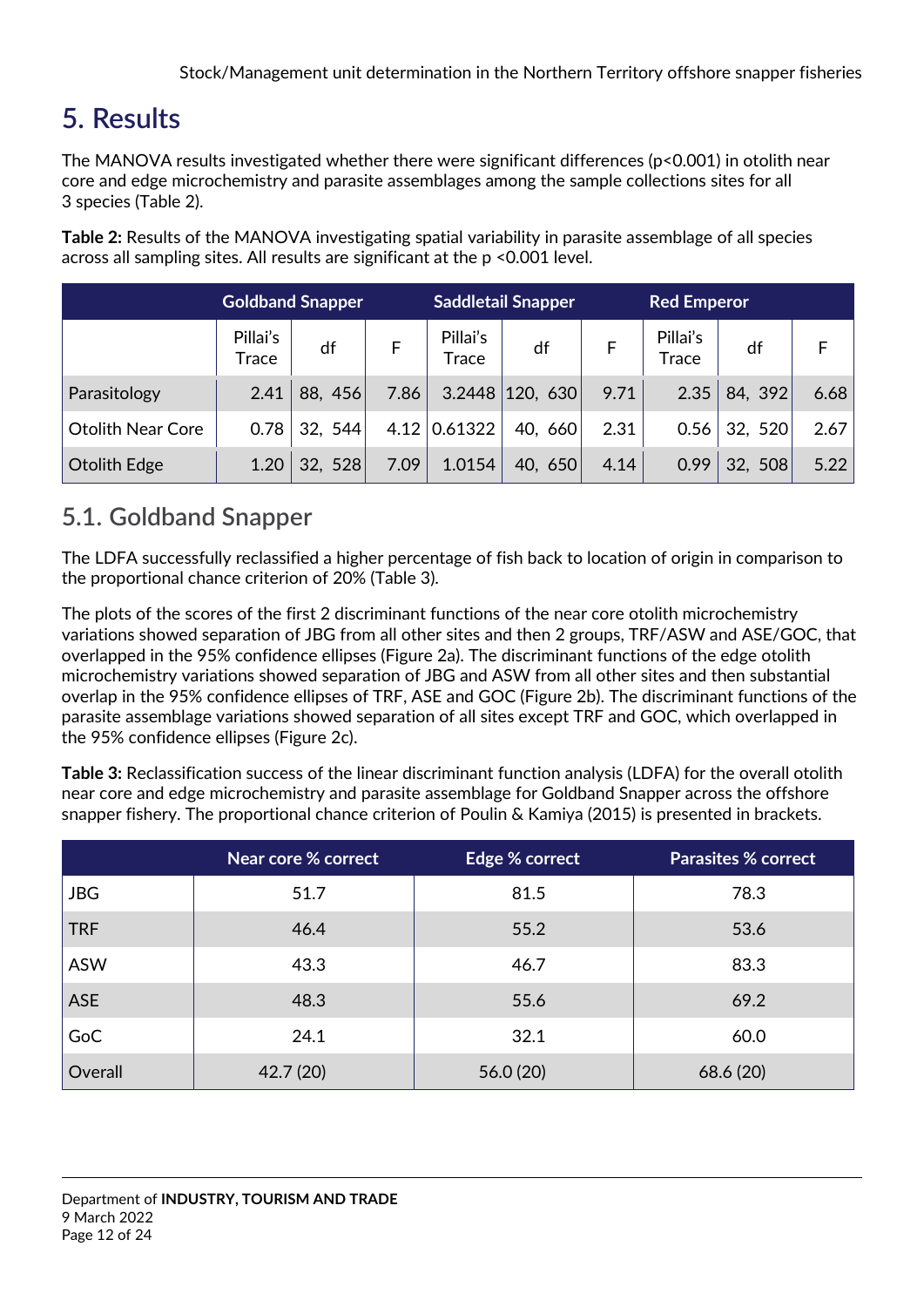# <span id="page-12-0"></span>**5.2. Saddletail Snapper**

The LDFA successfully reclassified a higher percentage of fish back to location of origin, in comparison to the proportional chance criterion of 18% (Table 4) for most sample locations. However, the edge microchemistry for TRF-B was very poorly reclassified, likely due to these fish mixing with the ASW fish. The plots of the scores of the first two discriminant functions of the near core otolith microchemistry variations showed separation of JBG from all other sites, and then two groups, TRF-B/ASW and TRF/ASE/GOC, that overlapped in the 95% confidence ellipses (Figure 3a).

The discriminant functions of the edge otolith microchemistry variations showed separation of JBG, and then substantial overlap in the 95% confidence ellipses of all other sites (Figure 3b). The discriminant functions of the parasite assemblage variations showed separation of JBG, TRF and GOC, and then substantial overlap in the 95% confidence ellipses for TRF-B, ASW and ASE (Figure 3c).

**Table 4:** Reclassification success of the linear discriminant function analysis (LDFA) for the overall otolith near core and edge microchemistry and parasite assemblage for Saddletail Snapper across the offshore snapper fishery. The proportional chance criterion of Poulin & Kamiya (2015) is presented in brackets.

|            | Near core % correct | Edge % correct | <b>Parasites % correct</b> |
|------------|---------------------|----------------|----------------------------|
| <b>JBG</b> | 35.7                | 80.8           | 93.c                       |
| <b>TRF</b> | 42.9                | 66.7           | 90.0                       |
| TRF-B      | 33.3                | 8.3            | 75.0                       |
| <b>ASW</b> | 18.8                | 25.0           | 63.2                       |
| <b>ASE</b> | 21.4                | 31.0           | 80.0                       |
| GoC        | 24.1                | 55.2           | 86.7                       |
| Overall    | 29.8(18)            | 49.6 (18)      | 83.4 (18)                  |

## <span id="page-12-1"></span>**5.3. Red Emperor**

The LDFA successfully reclassified a higher percentage of fish back to location of origin, in comparison to the proportional chance criterion of 21% for most sample sites (Table 5). However, the near core samples for TRF and GOC and the edge samples for GOC were very poorly reclassified. The plots of the scores of the first two discriminant functions of the near core otolith microchemistry variations showed separation of JBG from all other sites and then substantial overlap in the 95% confidence ellipses for the rest of the sites (Figure 4a).

The discriminant functions of the edge otolith microchemistry variations showed separation of ASW from all other sites, and then substantial overlap in the 95% confidence ellipses for the rest of the sites (Figure 4b). The discriminant functions of the parasite assemblage variations showed separation of JBG, TRF and ASE, and then overlap in the 95% confidence ellipses for ASE and GOC (Figure 4c).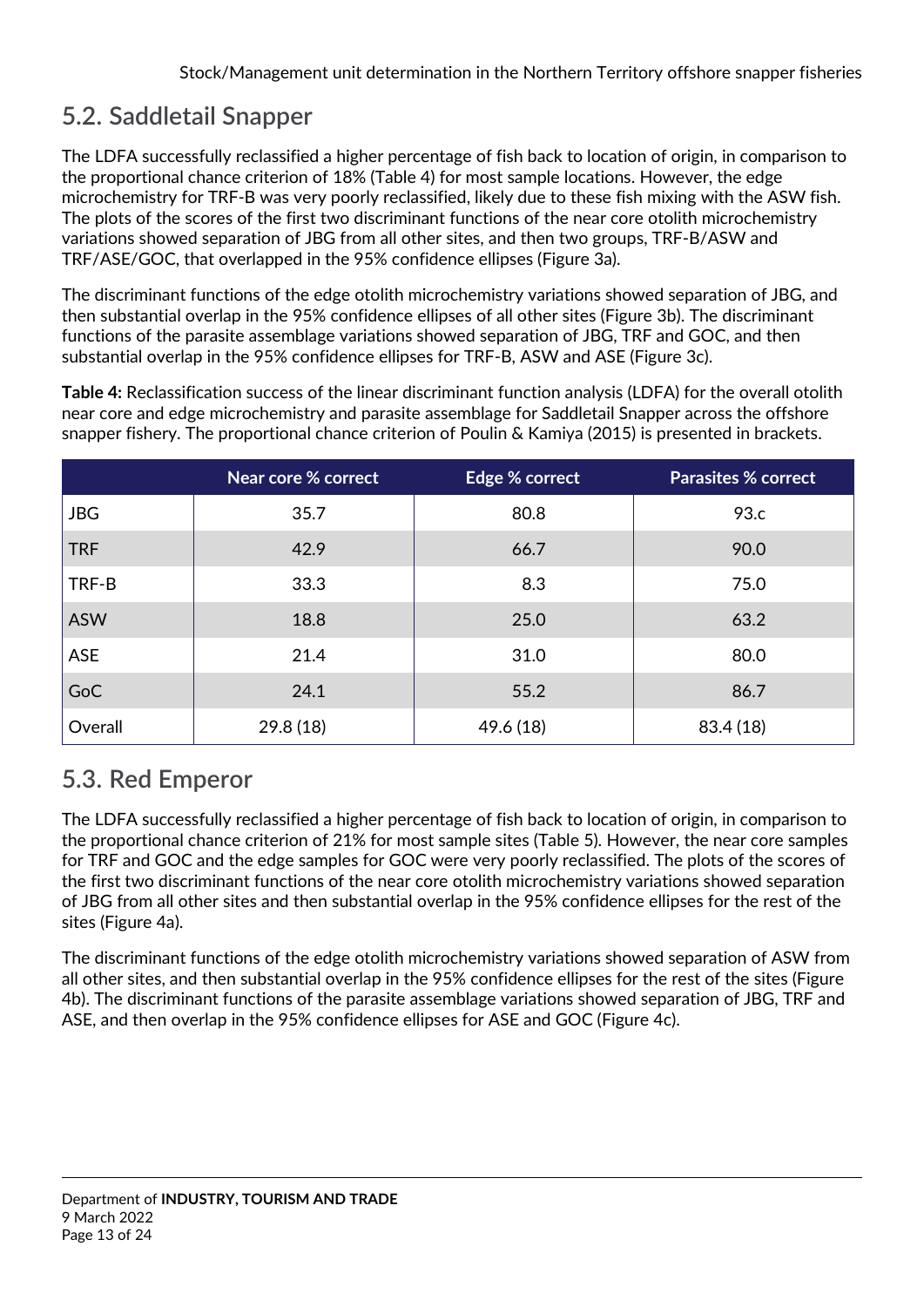**Table 5.** Reclassification success of the linear discriminant function analysis (LDFA) for the overall otolith near core and edge microchemistry and parasite assemblage Red Emperor across the OFS. The proportional chance criterion of Poulin & Kamiya (2015) is presented in brackets.

|            | Near core % correct | Edge % correct | <b>Parasites % correct</b> |
|------------|---------------------|----------------|----------------------------|
| <b>JBG</b> | 57.1                | 40.7           | 75.0                       |
| <b>TRF</b> | 9.1                 | 40.9           | 66.7                       |
| <b>ASW</b> | 50.0                | 93.3           | 92.0                       |
| ASE        | 52.6                | 59.5           | 76.7                       |
| GoC        | 9.5                 | 10.0           | 59.1                       |
| Overall    | 39.6(21)            | 52.9(21)       | 75.0(21)                   |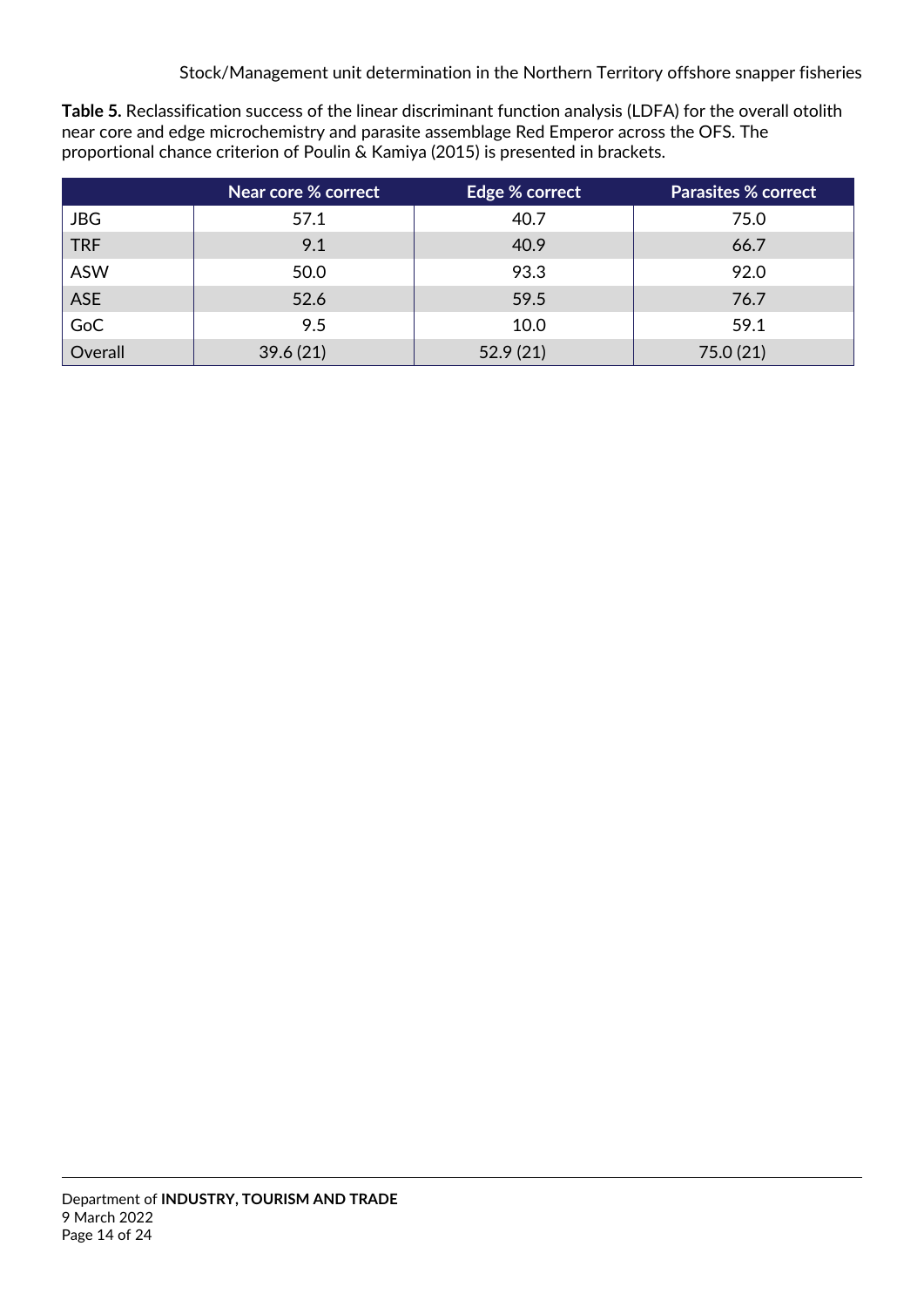**Figure 2:** Plot of the first two discriminant function scores showing spatial variation in otolith microchemistry in (a) the otolith near core, (b) the otolith edge, and (c) parasite assemblages for Goldband Snapper. Ellipses are 95% CI around the group centroid for each location within each region and data points represent individual fish.



[2017-06-14 14:34:19] Species:STS, Group:NT - All Parasites



Department of **INDUSTRY, TOURISM AND TRADE** 9 March 2022 Page 15 of 24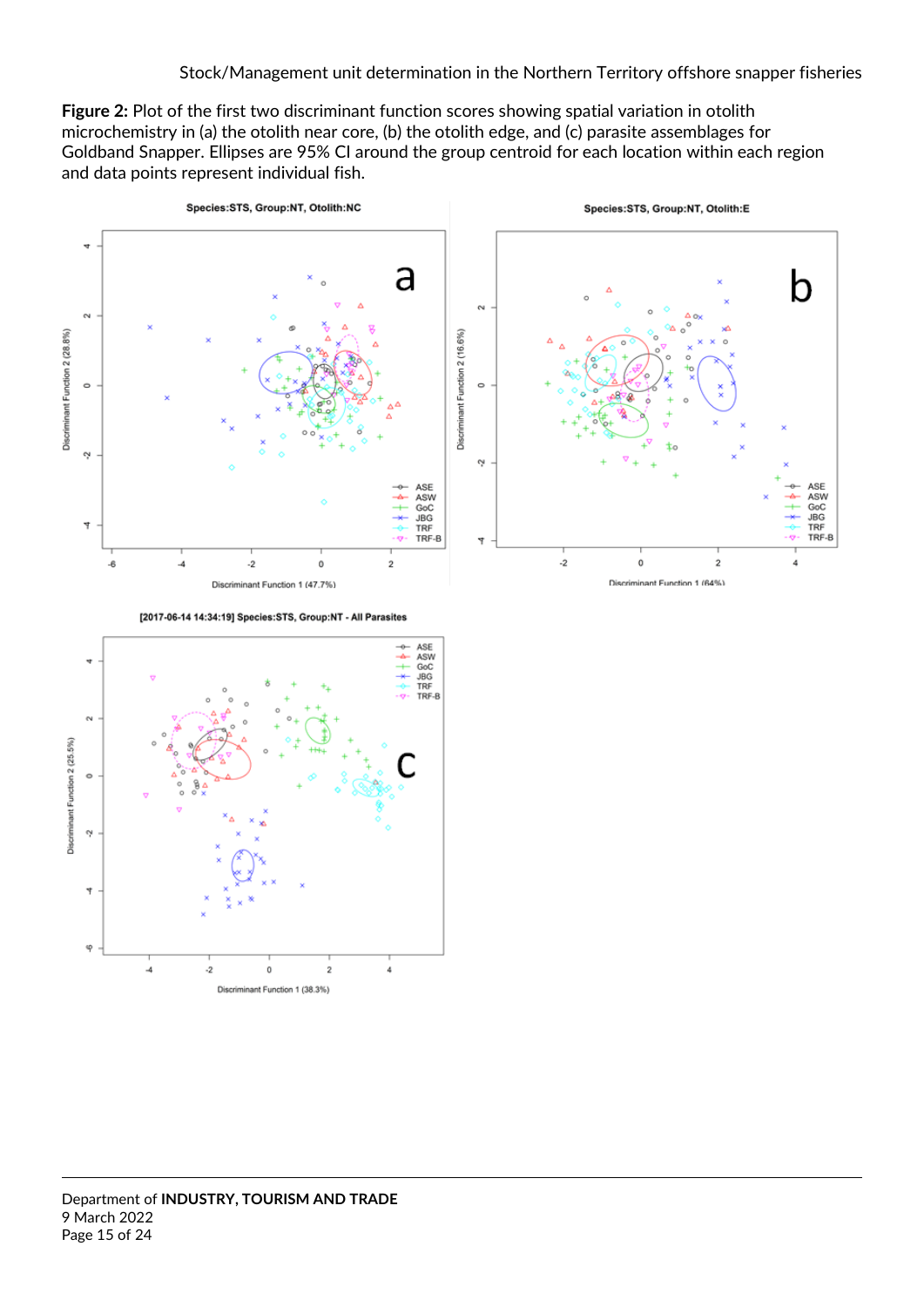**Figure 3:** Plot of the first two discriminant function scores showing spatial variation in otolith microchemistry in (a) the otolith near core, (b) the otolith edge, and (c) parasite assemblages for Saddletail Snapper. Ellipses are 95% CI around the group centroid for each location within each region and data points represent individual fish.



[2017-06-14 14:34:19] Species: STS, Group: NT - All Parasites

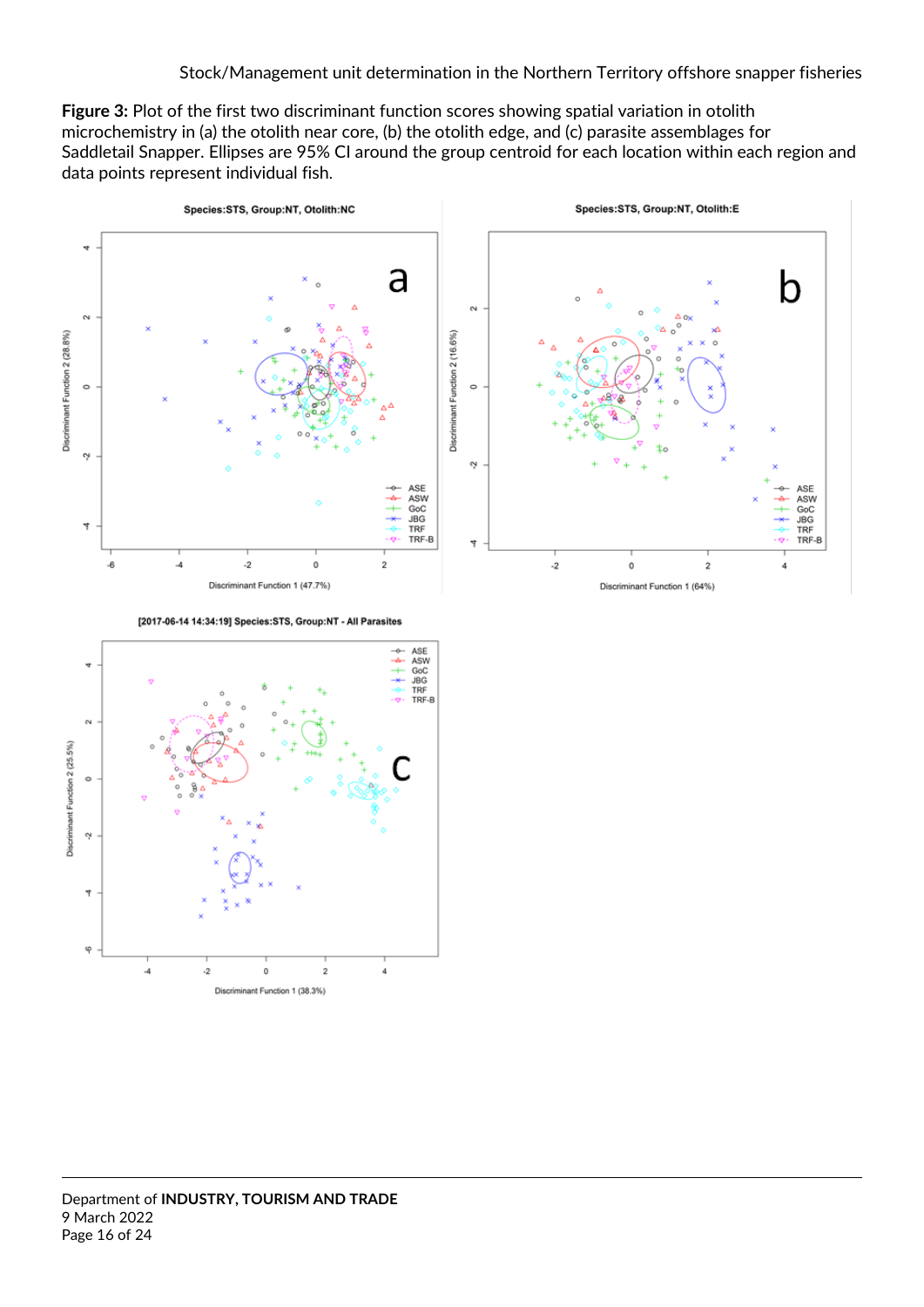**Figure 4:** Plot of the first two discriminant function scores showing spatial variation in otolith microchemistry in (a) the otolith near core, (b) the otolith edge, and (c) parasite assemblages for Red Emperor. Ellipses are 95% CI around the group centroid for each location within each region and data points represent individual fish.



[2017-06-14 14:34:17] Species:RE, Group:NT - All Parasites



Department of **INDUSTRY, TOURISM AND TRADE** 9 March 2022 Page 17 of 24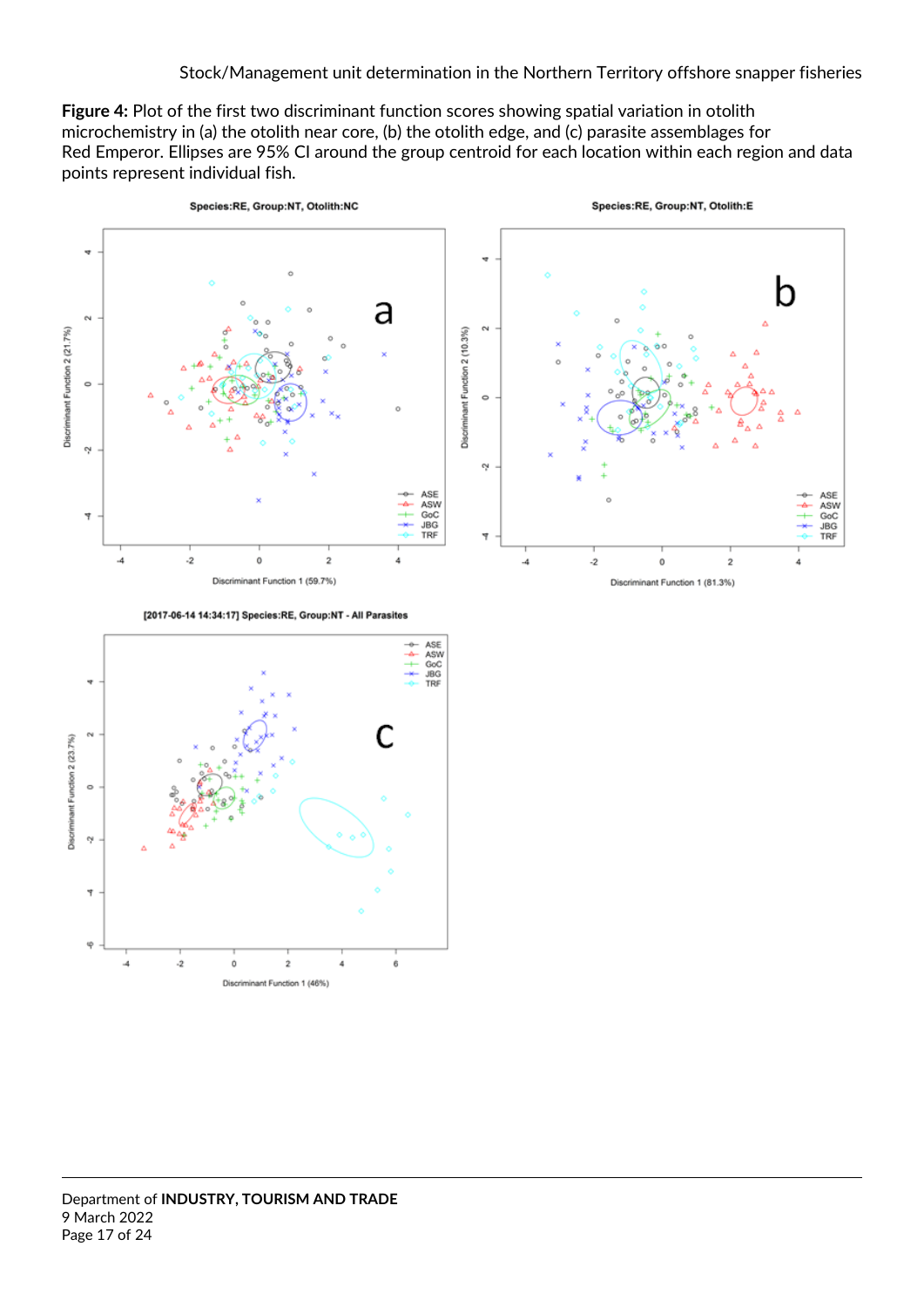# <span id="page-17-0"></span>**5.4. Integration**

The integration of results from the otolith chemistry and parasite analyses are presented in a stock differentiation matrix (SDM) for Goldband Snapper (Table 6), Saddletail Snapper (Table 7) and Red Emperor (Table 8).

**Table 6:** Stock differentiation matrix (SDM) for Goldband Snapper showing the results inferred from the regional pairwise comparisons for the two techniques used in this study. Where significantly different results were found for pairwise comparison of the sampling locations, these are indicated by capital letters: P – parasites O – otolith microchemistry. Non-significant results are indicated by lowercase letters corresponding to the respective techniques. Results for parasites and otolith are from the discriminant function plots in Figure 2. Near core otolith results are used.

| Location                   | <b>JBG</b> | <b>TRF</b> | <b>ASW</b> | ASE <sup>1</sup> | GoC |
|----------------------------|------------|------------|------------|------------------|-----|
| Joseph Bonaparte Gulf      |            |            |            |                  |     |
| Timor Reef Fishery         | O, P       |            |            |                  |     |
| Arafura Sea West           | O, P       | o, P       |            |                  |     |
| Arafura Sea East           | O, P       | O, P       | O, P       |                  |     |
| <b>Gulf of Carpentaria</b> | O, P       | O, p       | O, P       | o, P             |     |

**Table 7:** SDM for Saddletail Snapper showing the results inferred from the regional pairwise comparisons for the two techniques used in this study. Where significantly different results were found for pairwise comparison of the sampling locations, these are indicated by capital letters: P – parasites, O – otolith microchemistry. Non-significant results are indicated by lowercase letters corresponding to the respective techniques. Results for parasites and otolith are from the discriminant function plots in Figure 3. Near core otolith results are used.

| Location                   | <b>JBG</b> | <b>TRF</b> | TRF-B | <b>ASW</b> | <b>ASE</b> | GoC |
|----------------------------|------------|------------|-------|------------|------------|-----|
| Joseph Bonaparte Gulf      |            |            |       |            |            |     |
| <b>Timor Reef Fishery</b>  | O, P       |            |       |            |            |     |
| Timor Reef Fishery B       | O, P       | O, P       |       |            |            |     |
| Arafura Sea West           | O, P       | O, P       | o, p  |            |            |     |
| Arafura Sea East           | O, P       | o, P       | o, p  | O, P       |            |     |
| <b>Gulf of Carpentaria</b> | O, P       | o, P       | O, P  | O, P       | o, P       |     |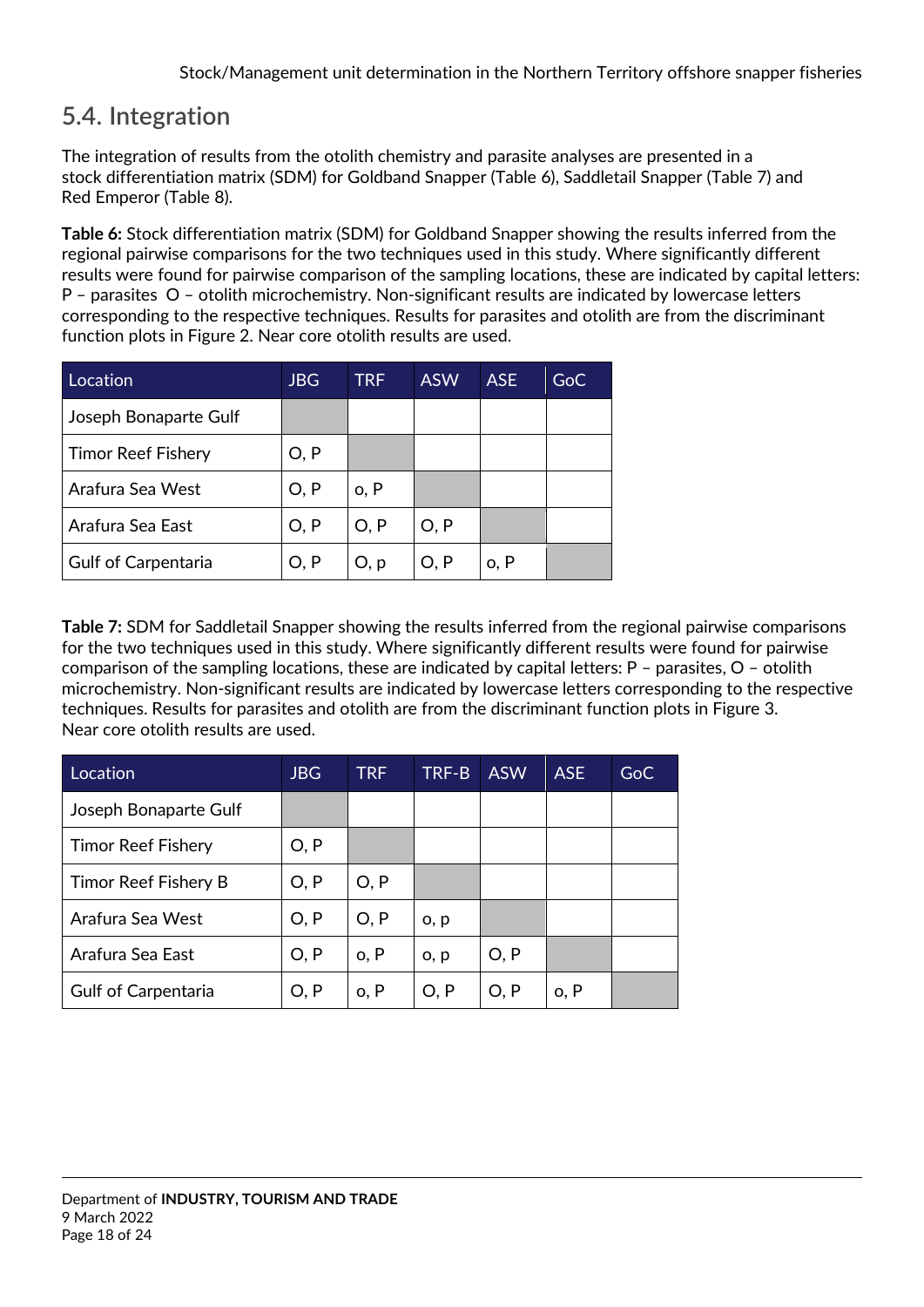**Table 8:** SDM for Red Emperor showing the results inferred from the regional pairwise comparisons for the two techniques used in this study. Where significantly different results were found for pairwise comparison of the sampling locations, these are indicated by capital letters: P – parasites, O – otolith microchemistry. Non-significant results are indicated by lowercase letters corresponding to the respective techniques. Results for parasites and otolith are from the discriminant function plots in Figure 3. Near core otolith results are used.

| Location                   | <b>JBG</b> | TRF  | <b>ASW</b> | <b>ASE</b> | GoC |
|----------------------------|------------|------|------------|------------|-----|
| Joseph Bonaparte Gulf      |            |      |            |            |     |
| <b>Timor Reef Fishery</b>  | O, P       |      |            |            |     |
| Arafura Sea West           | O, P       | o, P |            |            |     |
| Arafura Sea East           | O, P       | o, P | o, P       |            |     |
| <b>Gulf of Carpentaria</b> | O. P       | o, P | o, P       | o, P       |     |

Potential management units were identified in Table 9 based on whether either method showed a significant difference between sample locations (whether there was separation between the 95% confidence intervals around the centroids on the discriminant function graphs) or where there was potential biogeographic connectivity.

For the purposes of the management unit classification, the near core microchemistry results were used rather than those for the edge. This was primarily because edge chemistry tends to represent recent (daily-yearly) connectivity patterns, whereas the near core provides multiple samples of connectivity among different cohorts of juvenile fish so gives information on the longer term (lifetime of the species) connectivity patterns. Additionally, for Saddletail Snapper the TRF samples were not used to determine management units. This was a result of TRF not being comparable to the other sites in the analyses due to the small size of the fish.

The potential management units identified for Goldband Snapper were primarily at the stock scale that existed at the scale samples were collected (Table 9). The exception was a Timor unit that incorporated samples from separate stocks in the Timor Sea and Arafura Sea West. For Saddletail Snapper, the management units matched the stock structure, which was separate stocks from the Joseph Bonaparte and Gulf of Carpentaria samples but a single continuous stock incorporating the samples from the Timor and Arafura seas (Table 9). Red Emperor were found to have the same stock structure as Goldband Snapper and also had the same management units applied to these stocks (Table 9).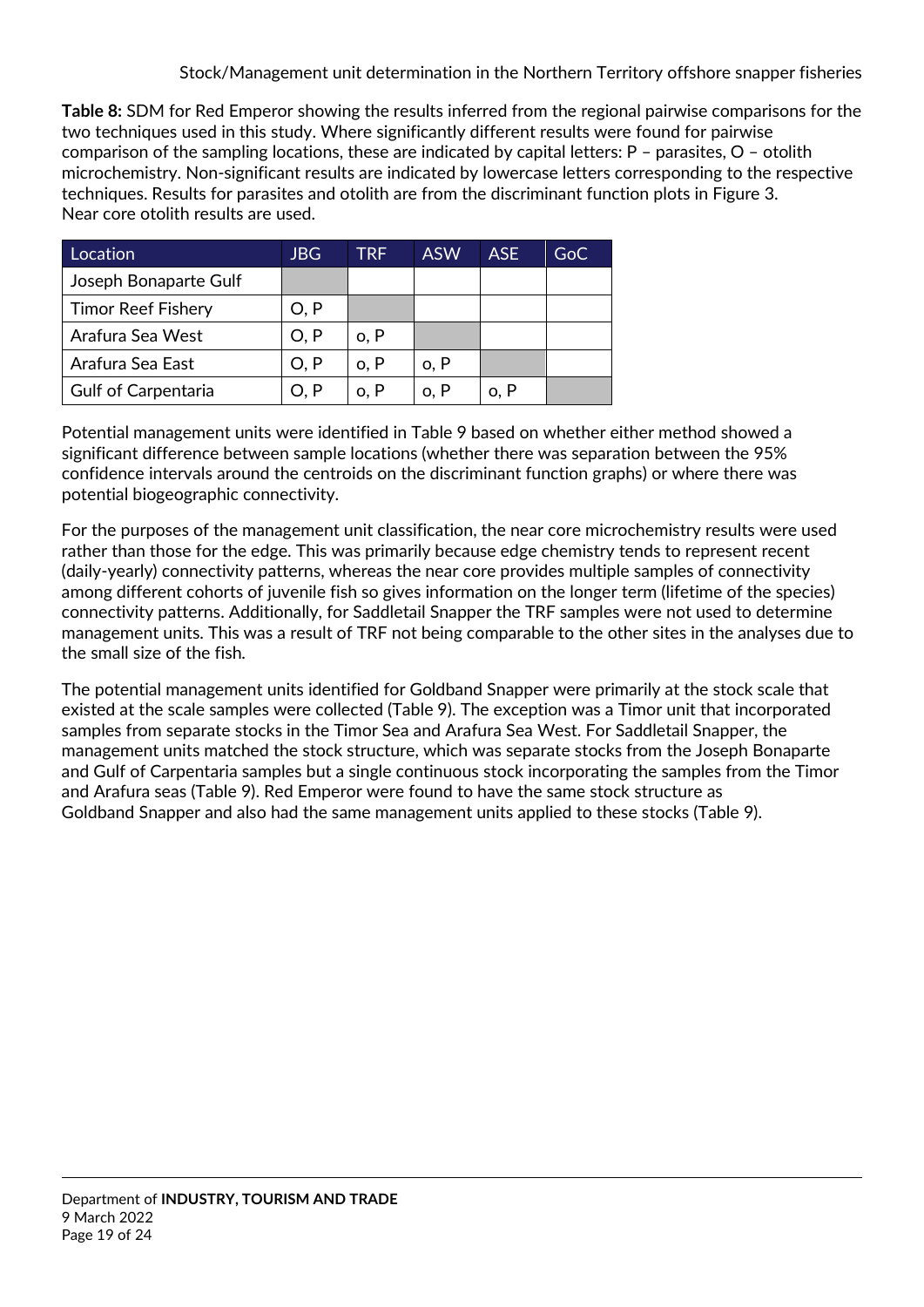**Table 9:** End-user table that summarises results from all techniques to determine the broadest spatial scale appropriate for management for each species, based on sampling locations in this study.

| <b>Goldband Snapper</b>    |                            |                            |  |  |
|----------------------------|----------------------------|----------------------------|--|--|
| Otoliths                   | Parasites                  | Management units           |  |  |
| Joseph Bonaparte Gulf      | Joseph Bonaparte Gulf      | Joseph Bonaparte Gulf      |  |  |
| Timor                      | <b>Timor Sea</b>           | Timor                      |  |  |
|                            | Arafura Sea West           |                            |  |  |
| Arafura/GOC                | Arafura Sea East           | Arafura                    |  |  |
|                            | <b>Gulf of Carpentaria</b> | <b>Gulf of Carpentaria</b> |  |  |
| Saddletail Snapper         |                            |                            |  |  |
| <b>Otoliths</b>            | <b>Parasites</b>           | Management units           |  |  |
| Joseph Bonaparte Gulf      | Joseph Bonaparte Gulf      | Joseph Bonaparte Gulf      |  |  |
| Timor/Arafura              | Timor/Arafura              | Timor/Arafura              |  |  |
| <b>Gulf of Carpentaria</b> | <b>Gulf of Carpentaria</b> | <b>Gulf of Carpentaria</b> |  |  |
| <b>Red Emperor</b>         |                            |                            |  |  |
| <b>Otoliths</b>            | Parasites                  | Management units           |  |  |
| Joseph Bonaparte Gulf      | Joseph Bonaparte Gulf      | Joseph Bonaparte Gulf      |  |  |
| Timor/Arafura/GOC          | <b>Timor Sea</b>           | Timor                      |  |  |
|                            | Arafura Sea West           |                            |  |  |
|                            | Arafura Sea East           | Arafura                    |  |  |
|                            | <b>Gulf of Carpentaria</b> | <b>Gulf of Carpentaria</b> |  |  |

# <span id="page-19-0"></span>**6. Discussion**

The most powerful way to determine stock structure reliably is through the concurrent use of different techniques. This is referred to as a holistic approach and has been increasingly used and advocated in stock structure studies (for example, Baldwin et al., 2012; Welch et al., 2015). Historically, stock structure studies have employed a single analytical technique to detect differences among populations. However, a major limitation of such approaches is that, when no differences are detected, this may merely reflect the discriminating power of the particular technique. It does not necessarily mean they are from the same stock. Therefore, using a holistic approach greatly increases the likelihood of detecting different stocks where they exist (Begg and Waldman, 1999). A holistic approach provides a 'weight of evidence' to more accurately identify individual fish stocks.

The purpose of establishing the stock structure of exploited species is to inform managers and other stakeholders on the appropriate spatial scale at which management of targeted species should occur. Management at this scale then provides the basis for ensuring biological sustainability. The use of the two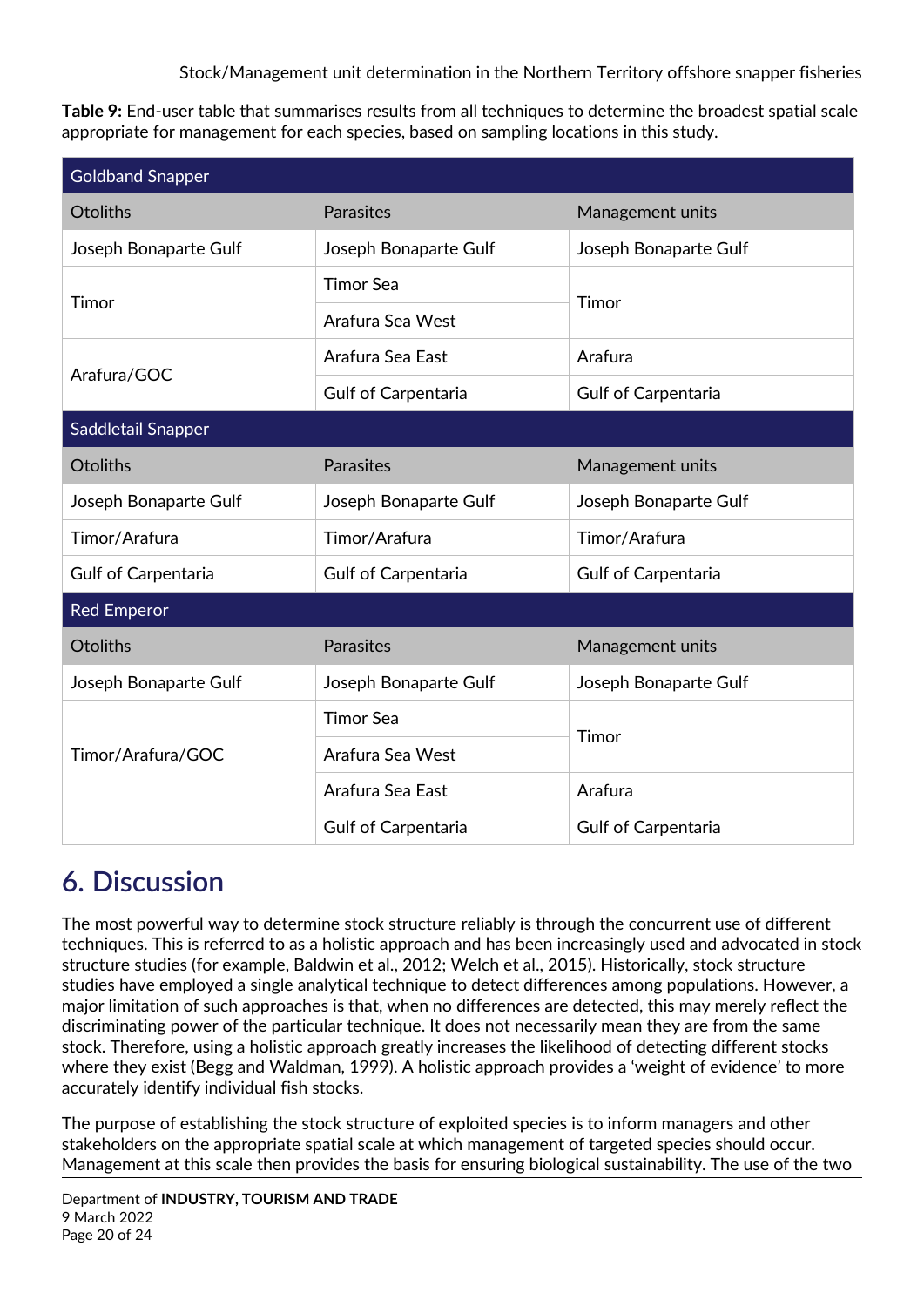techniques on each species in this study provides information on the connectivity during the actual lifetime of fish whereas genetic information tends to provide historical connectivity over geological time (Begg and Waldman, 1999). Given that fisheries managers generally are interested in management of stocks on time scales relevant to the lifetime of the species in question, the two techniques used are probably more applicable than genetic analysis.

The results of this study demonstrate that all three species examined had separate stocks within the area of the OSF. However, it is important to consider that the 'stocks' identified were based on samples that were hundreds of kilometres from the each other. The fact that they were classified as separate stocks does not necessarily mean that a line can be drawn halfway between them as separate management units. In this study, the lines drawn for each management unit were indicative of likely biogeographical features that restricted movements between locations (such as, the Gulf of Carpentaria).

A key finding for all species was that the current fisheries boundaries between the OSF do not align with the stock structure identified. For Goldband Snapper, there were two adjacent stocks in the Timor and Arafura seas that formed into a single management unit due to the lack of likely biogeographic barriers between them. This was probably due to there being a single extensive area of reef between these two areas (Lloyd and Puig, 2009) that is unlikely to restrict movement of this species within this region. For the same reason Red Emperor was considered to form a single management unit between these two stocks as well. Additionally, the formation of these management units is also warranted due to the likely consistent fishing pressure and gear types used in these stocks.

In addition to identifying the appropriate scales of management, the results of this study can be used more specifically to improve the performance of stock status assessments and develop the harvest strategy for the OSF. Where possible, the harvest strategy being developed under the proposed new management framework should be applied at the scale of stocks. However, given the OSF are multispecies fisheries and some species stocks harvested exist at very fine spatial scales (for example, Golden Snapper and Black Jewfish; Saunders et al., 2017), there needs to be a generic set of management units developed that accounts for the different scales at which stocks exist.

Using Goldband Snapper and Saddletail Snapper stock structure as examples, the following management units can be considered: Joseph Bonaparte, Timor, Arafura and Gulf of Carpentaria (Figure 5). In the case of Saddletail Snapper, the stock structure supports two of these units to be joined as a single stock (Timor/Arafura). The other major target species in these fisheries, Crimson Snapper, could also be managed under the same units as Saddletail Snapper, given their very similar patterns in abundance and distribution. Species such as Golden Snapper and Black Jewfish that have finer scale stock structure can then be managed separately within these areas under a harvest strategy.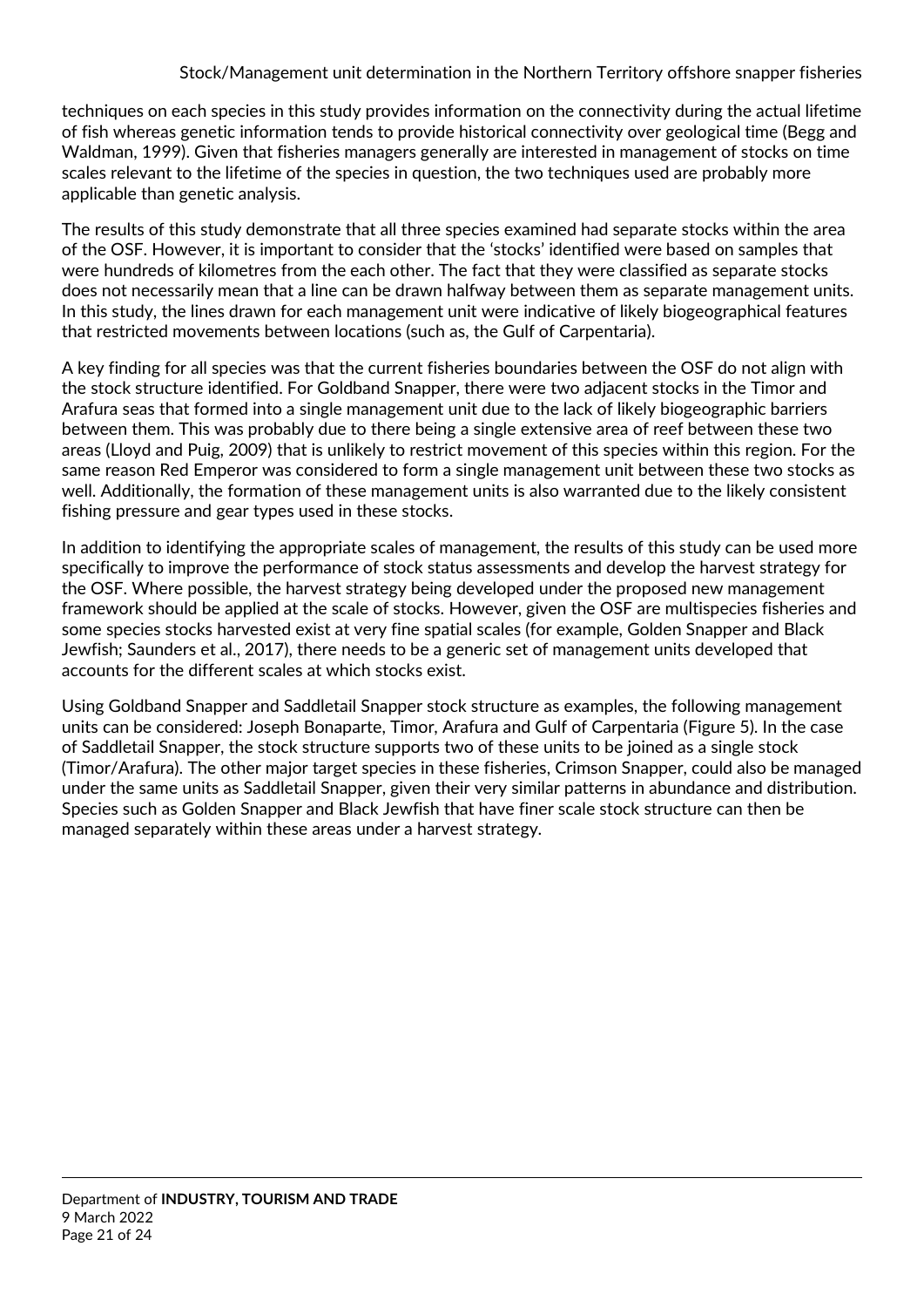**Figure 5:** Suggested management units for the OSF.

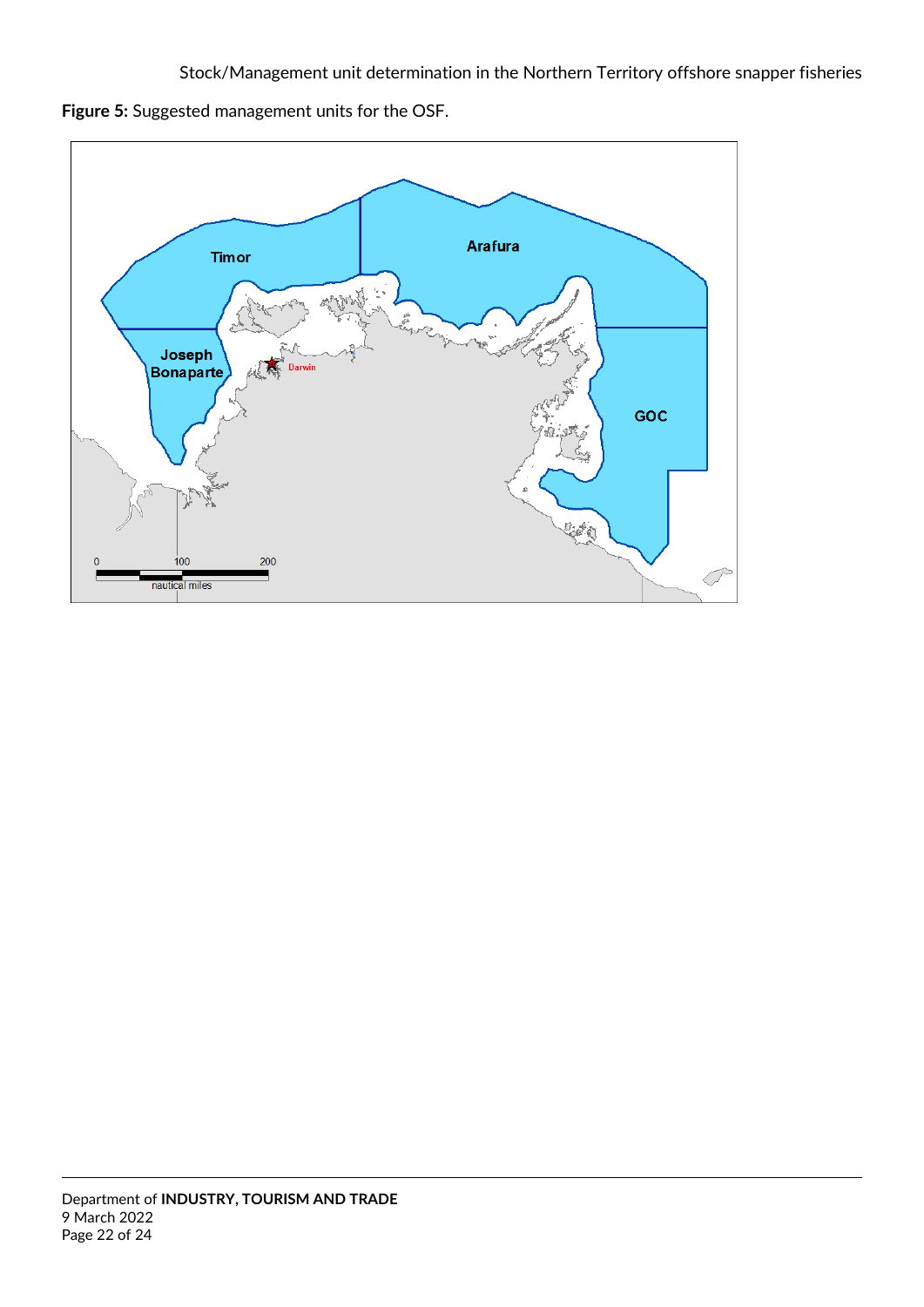# <span id="page-22-0"></span>**7. References**

Baldwin, R. E., Banks, M. A. and Jacobson, K. C. (2012). Integrating fish and parasite data as a holistic solution for identifying the elusive stock structure of Pacific sardines (*Sardinops sagax*). *Reviews in Fish Biol and Fisheries*, 22:137–56.

Begg, G. A. and Waldman, J. R. (1999). An holistic approach to fish stock identification. *Fisheries Research*, 43:35–44.

Bush, A. O., Aho, J. M. and Kennedy, C. R. (1990). Ecological versus phylogenetic determinants of helminth parasite community richness. *Evolutionary Ecology*, 4: 1-20.

Bush, A. O., Lafferty, K. D., Lotz, J. M. and Shostak, A. W. (1997). Parasitology meets ecology on its own terms: Margolis et al. revisited. *Journal of Parasitology*, 83:575-583.

Elliott, N. G. (1996). Allozyme and mitochondrial DNA analysis of the tropical saddle-tail sea perch, Lutjanus malabaricus (Schneider), from Australian waters. *Marine and Freshwater Research*, *47*(7), 869-876.

Fry, G. C., & Milton, D. A. (2009). Age, growth and mortality estimates for populations of red snappers *Lutjanus erythropterus* and *L. malabaricus* from northern Australia and eastern Indonesia*. Fisheries Science*, 75(5), 1219-1229.

Lloyd, J. and Puig, P. (2009). The utilisation of GIS spatial statistical methods to assist in the development of ecosystem-based fishery management strategies, using the Northern Territory Demersal and Timor Reef Fisheries as case studies. Final Report Fisheries Research and Development Corporation project 2005/047. Darwin, Northern Territory Department of Regional Development, Primary Industry, Fisheries and Resources. Fishery Report No 99.

Moore, B., Stapley, J., Allsop, Q., Newman, S., Ballagh, A., Welch, D. and Lester R. (2011). Stock structure of blue threadfin *Eleutheronema tetradactylum* across northern Australia, as indicated by parasites. *Journal of Fish Biology,* 78:923.

Newman, S. J., Steckis, R. A., Edmonds, J. S., & Lloyd, J. (2000). Stock structure of the goldband snapper *Pristipomoides multidens* (Pisces: Lutjanidae) from the waters of northern and western Australia by stable isotope ratio analysis of sagittal otolith carbonate. *Marine Ecology Progress Series*, 198, 239-247.

Paton, C., Hellstrom, J., Paul, B., Woodhead, J. and Hergt, J. (2011). Lolite: Freeware for the visualisation and processing of mass spectrometric data. *Journal of Analytical Atomic Spectrometry*, 26: 12, pp. 2508-18.

Poulin, R. and Kamiya, T. (2015). Parasites as biological tags of fish stocks: a meta-analysis of their discriminatory power. *Parasitology* 142:145-155.

Quinn, G. P. and Keough, M. J. (2002). Experimental design and data analysis for biologists. Cambridge University Press.

R. Core Team (2015). R: A language and environment for statistical computing. R Foundation for Statistical Computing, Vienna, Austria. URL http://www.R-project.org/.

Salini, J. P., Ovenden, J. R., Street, R., & Pendrey, R. (2006). Genetic population structure of red snappers (Lutjanus malabaricus Bloch & Schneider, 1801 and Lutjanus erythropterus Bloch, 1790) in central and eastern Indonesia and northern Australia. *Journal of Fish Biology*, *68*(SB), 217-234.